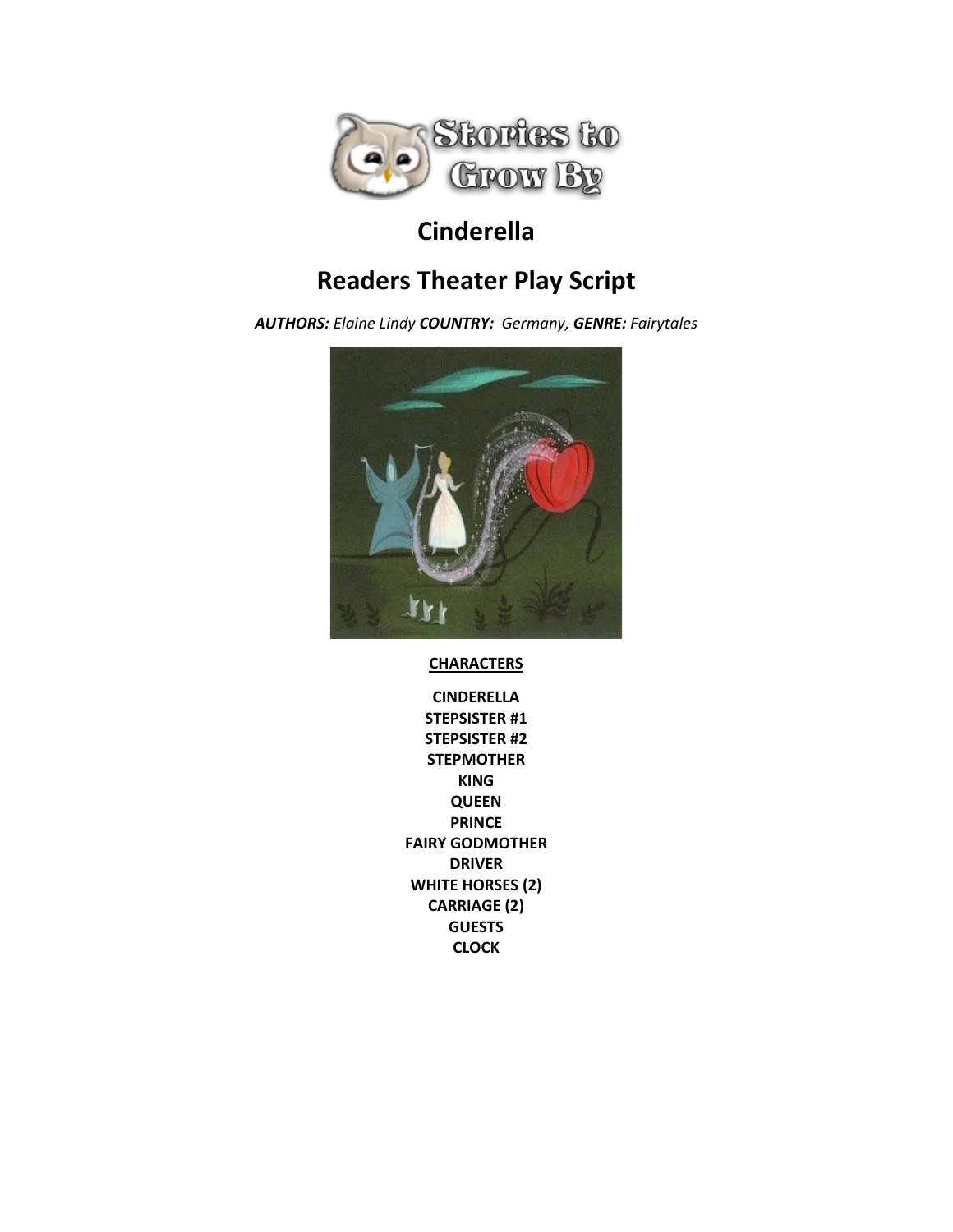# **Scene 1 – Cinderella's Cottage**

**[Stage set: A cottage in France. On a painted backdrop, show two windows with trees outside and a large painted hearth in the middle. On the side is a table with four chairs, two in front of the table and two behind the table.]**

**[CINDERELLA is onstage scrubbing the floor with a rag. A bucket is beside her. STEPSISTER #1 is seated behind the table and STEPSISTER #2 is seated in front of the table, each one with her feet up on a chair. They are talking and laughing in low voices.]**

## **CINDERELLA:**

*(looks up at the audience, still kneeling)* **I know what you're thinking. Why am I scrubbing the floor and doing all the hard work around here when my two sisters just sit around like that all day?** *(points to STEPSISTERS)*

## **[CINDERELLA stands up.]**

**Well, here's what happened. When I was a baby, my mother died. A few years ago, my father re-married. His new wife, my Stepmother, moved in with her own two daughters. Soon after that, my father passed away too. So you can see I'm pretty much stuck here the way things are.** 

#### **STEPMOTHER:**

*(from off-stage)* **Cinderella! You'd better still be scrubbing! I don't want to see any missed spots.**

#### **CINDERELLA:**

*(kneels and starts scrubbing again; then speaks again to audience)* **This is my life.**

#### **STEPSISTER #1:**

*(goes over to the window closest to the table and calls through it as if to someone outside)* **Wait a minute, what did you say? Hold on! I'll be right there.**

**STEPSISTER #2:**

**What is it?**

**STEPSISTER #1:**

**I don't know. She seems excited.**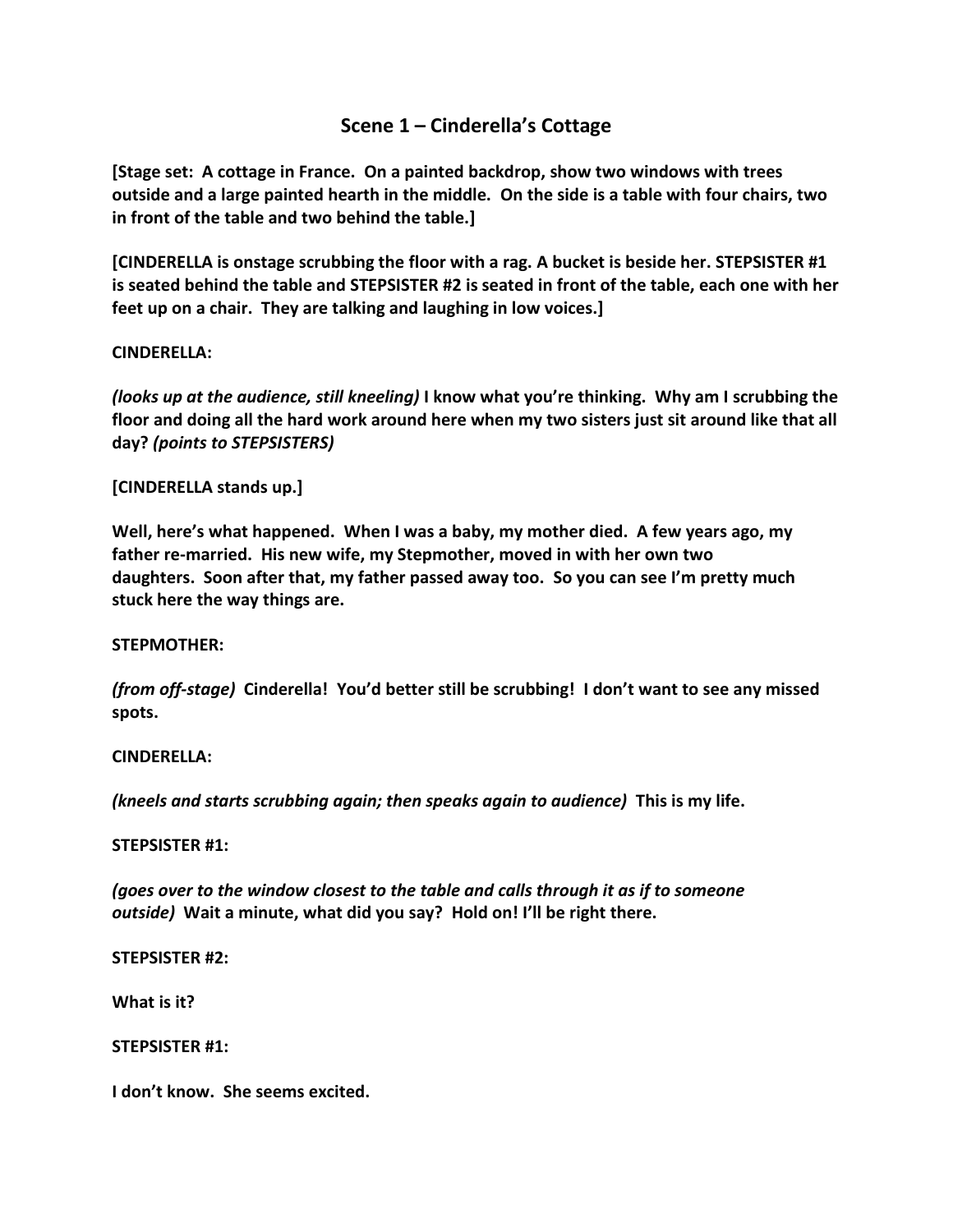## **[STEPSISTER #1 exits.]**

#### **CINDERELLA:**

*(stops scrubbing and looks up to audience)* **Can't imagine what that's all about. People don't come around here much.**

#### **STEPMOTHER:**

*(from off-stage)* **Cinderella! What ARE you doing?**

**CINDERELLA:**

*(starts scrubbing again)* **I know, I know, Stepmother!**

**[STEPSISTER #1 enters excitedly.]**

**STEPSISTER #1:**

*(clapping her hands)* **Oh my goodness!** 

**STEPSISTER #2:**

**What? Tell me!**

**STEPSISTER #1:**

**Mother has to hear. (***calls offstage***) MOTHER!**

**STEPSISTER #2:**

**I can't believe this – you're making me wait!**

**[STEPMOTHER enters, brushing her hair.]**

#### **STEPMOTHER:**

**What could be so urgent?** *(flips her hair, then notices Cinderella)* **Cinderella! Who asked you to stare at us like a stuck pig? You'd think you didn't have enough work to do!**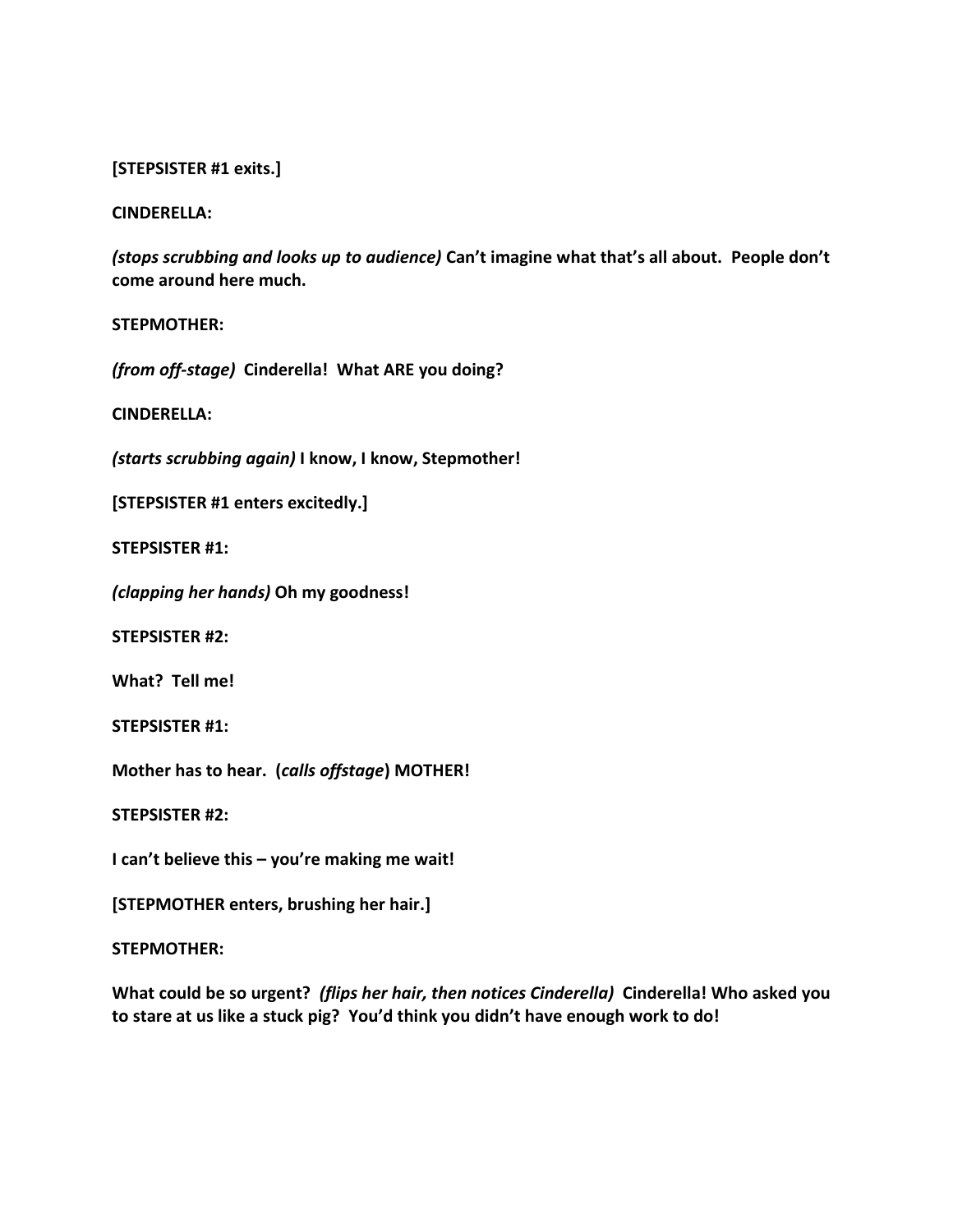**[CINDERELLA looks to the audience for a moment, throwing up her arms in exasperation, then returns to scrubbing while keeping an eye on STEPMOTHER and STEPSISTERS.]**

**STEPSISTER #1:**

**So get this! The Prince is having a ball!**

**STEPSISTER #2:**

**The Prince?**

**STEPMOTHER:**

**A ball?**

**STEPSISTER #1:**

**Every eligible young lady in the kingdom is invited. And he'll choose a bride!**

**STEPSISTER #2:**

**A bride?**

**CINDERELLA:**

*(whispers to audience)* **Every eligible young woman?**

**STEPMOTHER:**

**My girls, come closer!**

**[STEPSISTERS waddle up to STEPMOTHER, who holds out her arms to them. CINDERELLA starts to go to STEPMOTHER, too.]**

**STEPMOTHER:**

*(to Cinderella)* **I said "MY girls"! – not YOU!** *(encircles her arm around STEPSISTERS and speaks to them in a sweet voice)* **Make no mistake, dears, this is your big chance!** 

**[STEPSISTERS squeal.]**

**[STEPMOTHER claps her hands to call for Cinderella.]**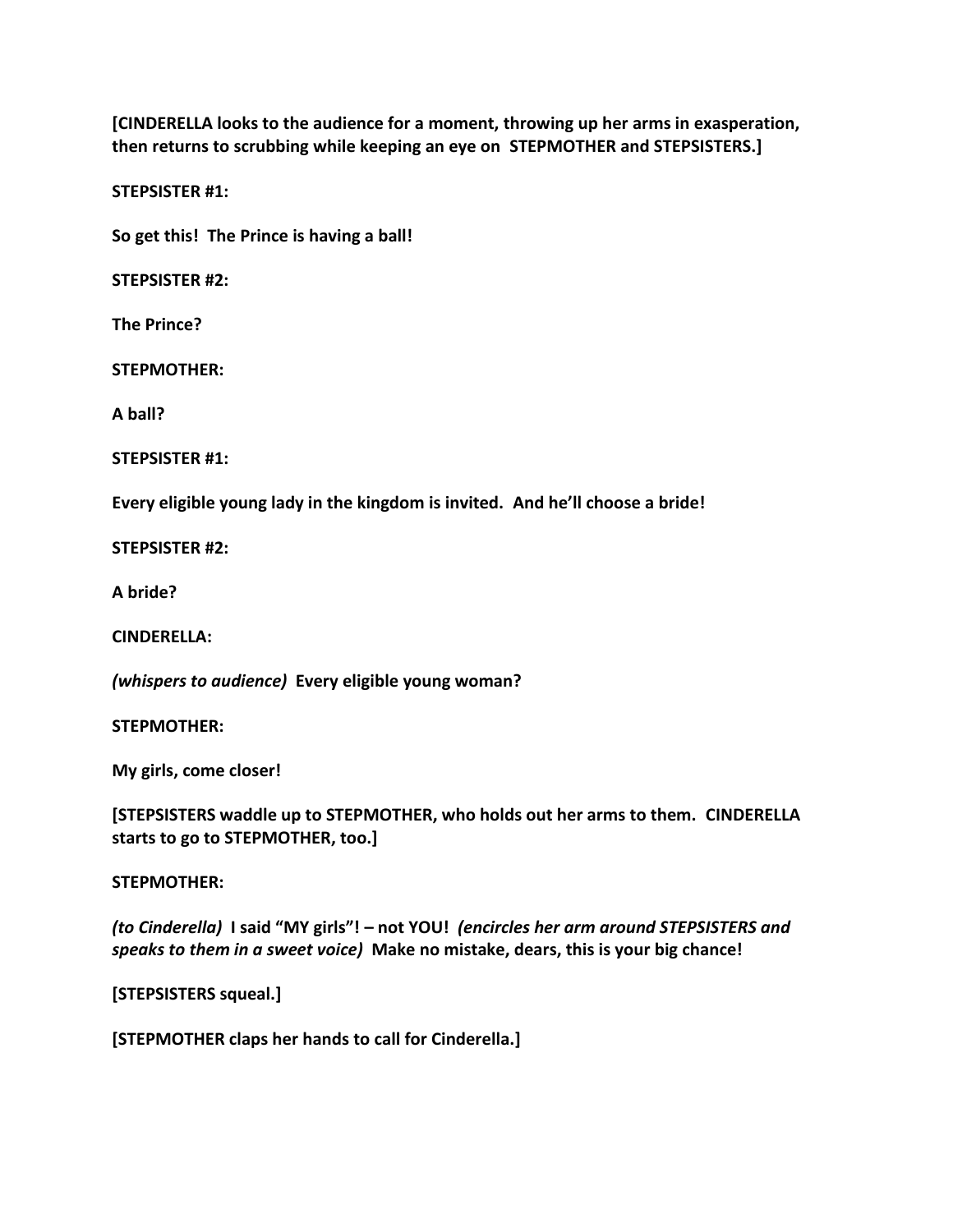*(to audience)* **NOW she wants me.**

## **STEPMOTHER:**

*(with nose in the air)* **We will need three fabulous gowns. You will sew these in time for the ball and they better be in the latest fashion.** *(hisses)* **There is no change to your regular chores.**

## **CINDERELLA:**

*(to audience)* **Could things get any worse?**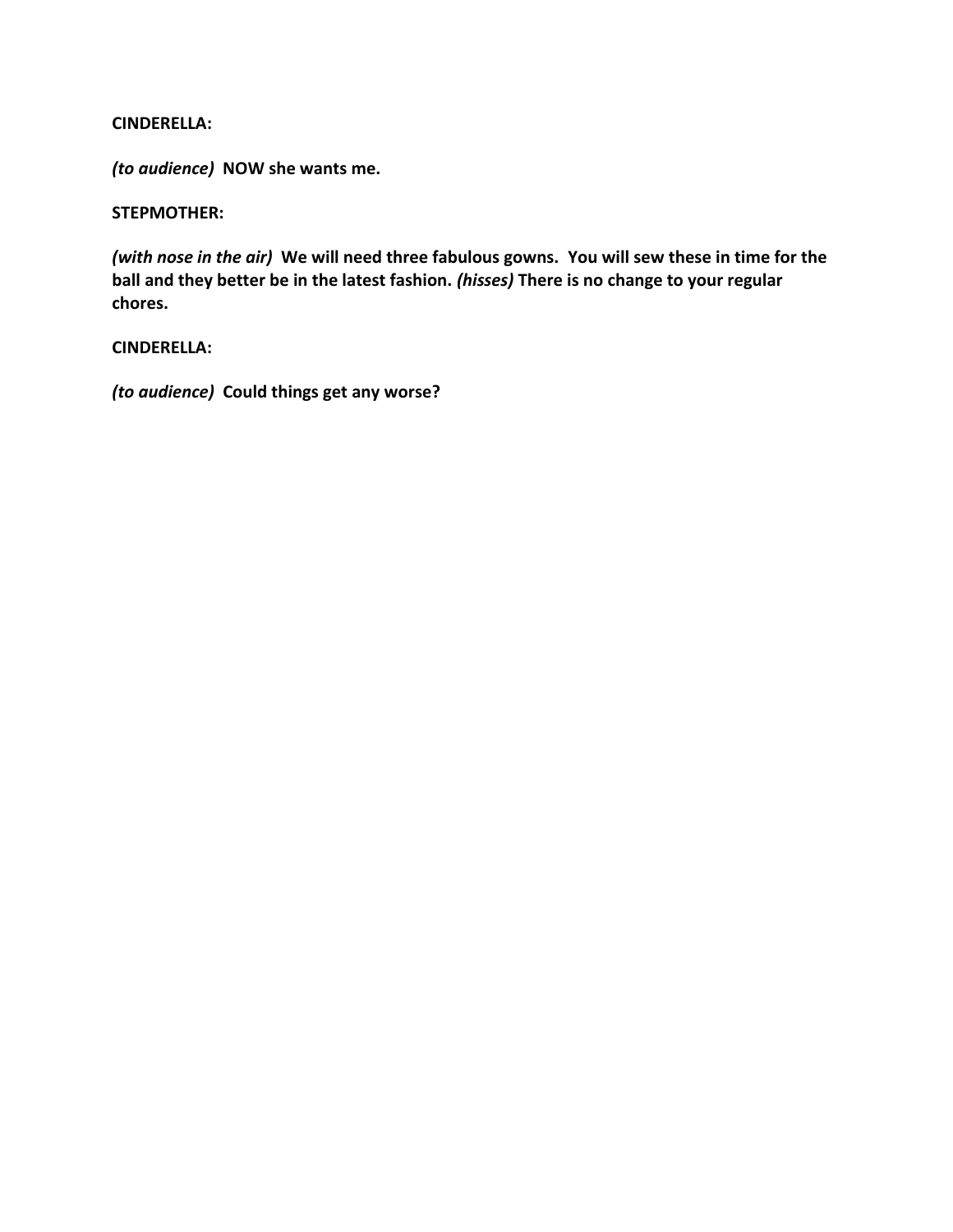# **Scene 2 – A palace**

**[Stage set: The throne room of a palace. A painted backdrop can show long columns and wallpaper having large floral prints. Two large chairs side by side are wrapped in tin foil and gold foil and represent the thrones.]**

**[KING stands by one throne and QUEEN stands by the other. PRINCE is pacing.]**

**QUEEN:**

**I can't believe how you're carrying on, son.**

**KING:**

*(to Queen)* **Doesn't he realize how many princes would give their right arm to be able to pick a bride from a ballroom full of beautiful young ladies?**

# **PRINCE:**

**Mother, Father, I know that's why we're having the ball. But how can I tell a woman is right for me by just looking at her? It's impossible!**

# **QUEEN:**

**I don't know about that.** *(reaches out to King and places her hand on his arm)* **WE knew right away, didn't we, dear?**

# **KING:**

*(patting her hand lovingly)* **We did indeed.**

# **PRINCE:**

**Maybe the two of you got lucky. What if I'm not so lucky? Whoever I choose, I'll be married to my whole life!**

# **QUEEN:**

**That's the idea, isn't it?** *(shrugs)* **Worst case, no worries. If it doesn't work out, the palace is a big place.**

# **KING:**

**You'll hardly see her.**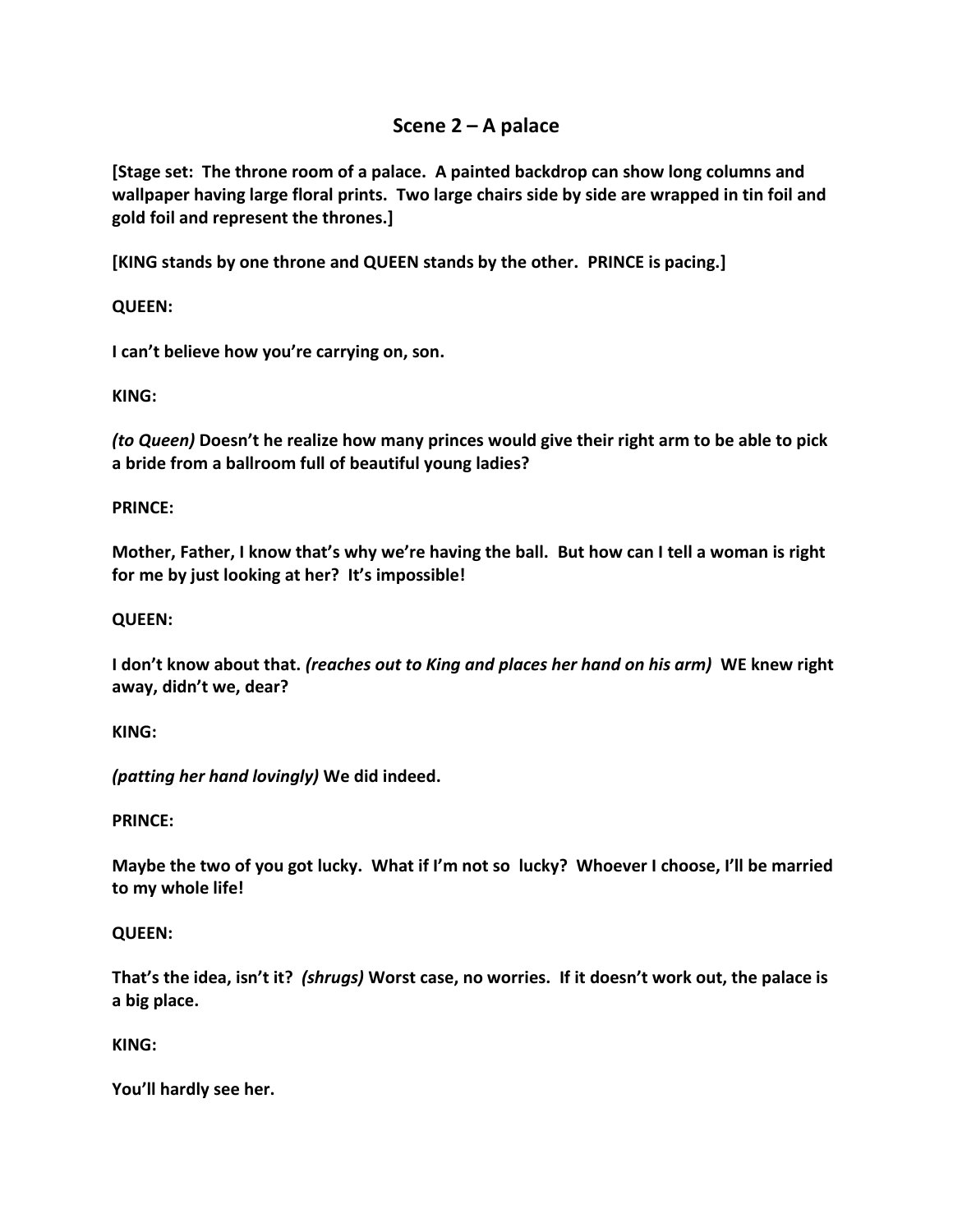**PRINCE:**

**What kind of life is THAT?**

**QUEEN:**

*(to King)* **You just can't please these kids.**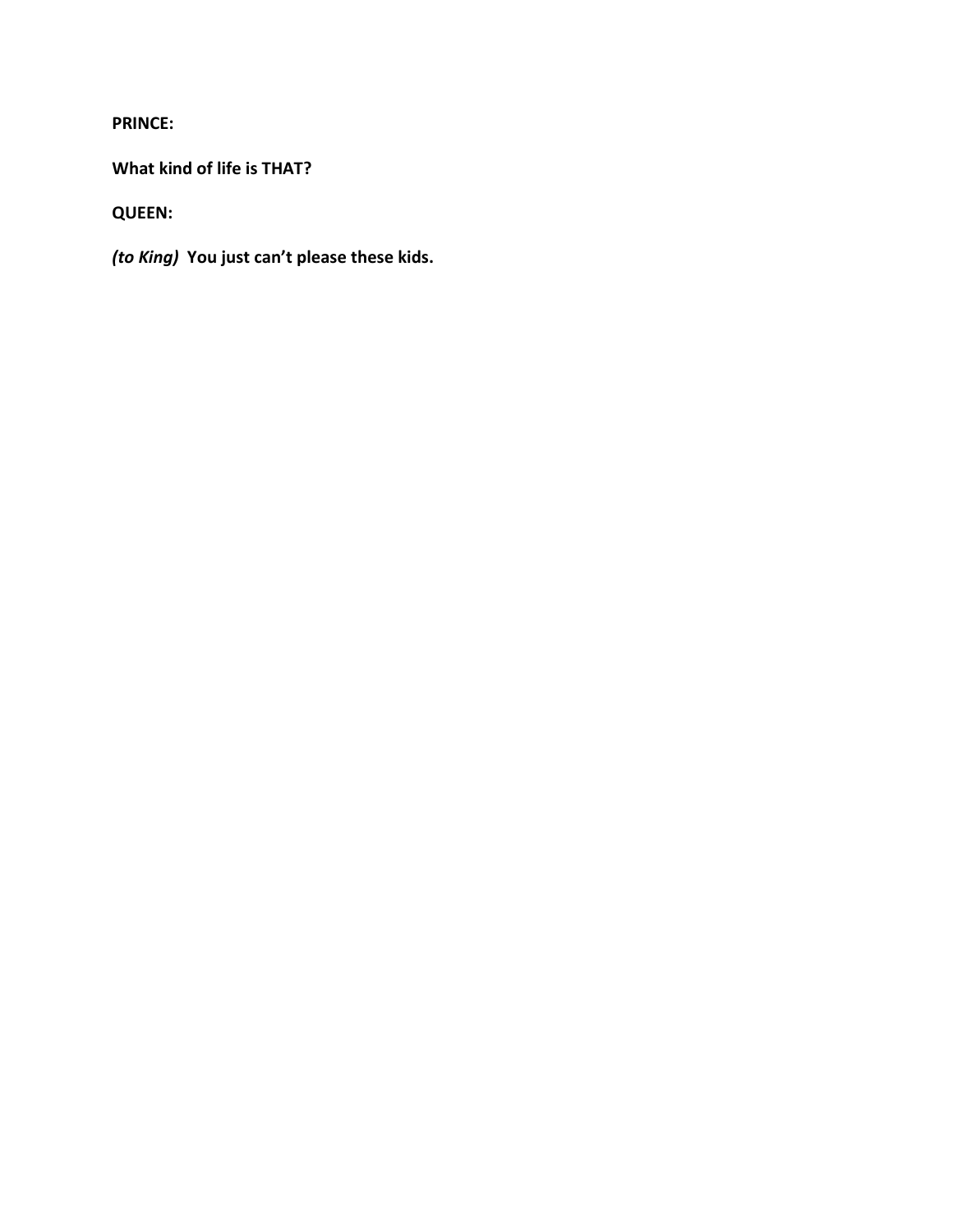# **Scene 3 – Outside Cinderella's cottage**

**[Stage set: If you can paint a backdrop, paint a front door to the cottage on the far left side, and trees for the rest of it. Make a bush by taping a large cutout of a painted bush in front of a table, large enough to cover the table. On the table (low enough to be unseen by the audience) place the gown Cinderella will change into later in Scene 3, and a tiara. Locate the bush at stage left.]**

**[STEPMOTHER and STEPSISTERS are primping in their gowns. CINDERELLA stands by the front door. She looks sad.]**

**STEPMOTHER:**

**You two look very nice, if I do say so myself.**

**STEPSISTER #1:**

*(primps hair)* **Don't we, though?**

**STEPSISTER #2:**

*(looks offstage)* **The carriage is almost here!**

**STEPSISTER #1:**

**We're going to the BALL!** *(Stepsisters jump up and down in glee)*

**[STEPMOTHER notices CINDERELLA.]**

**STEPMOTHER:**

**Why are YOU here?**

**CINDERELLA:**

**I just thought –**

**STEPMOTHER:**

**Thought WHAT?**

**CINDERELLA:**

**Well, that I might go to the ball, too.**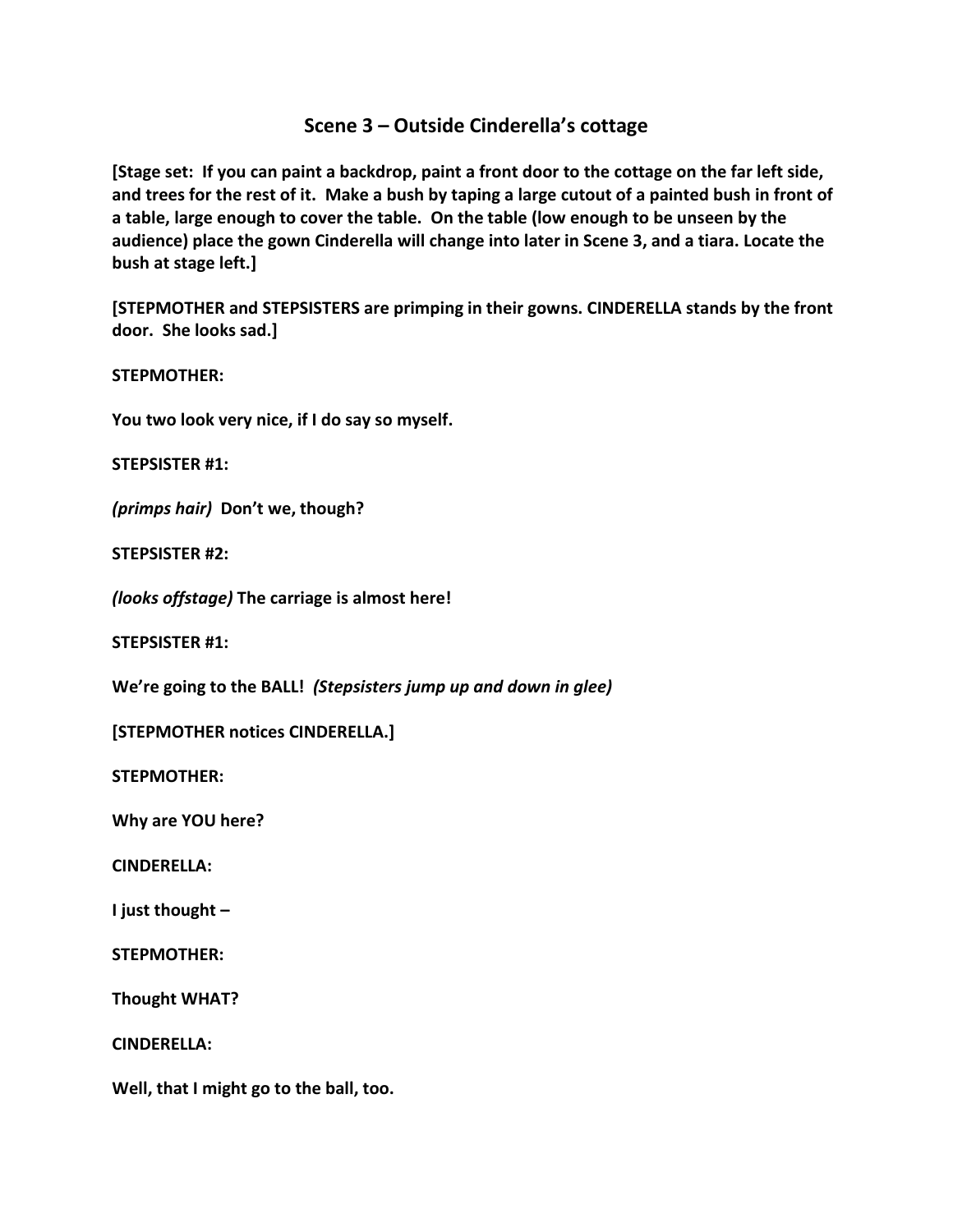**STEPMOTHER:**

**What, YOU?**

**STEPSISTER #1:**

**HER?**

**STEPSISTER #2:**

**Just look at her! What a mess!**

**STEPMOTHER:**

*(in a sharp voice)* **You are NOT going to this ball, or ANY ball, EVER. Where did you get such a crazy idea? Go inside!** *(Cinderella backs up; Stepmother turns to Stepsisters and speaks in a soft voice)* **My dears, are we ready?**

**STEPSISTER #1:**

**Yes, Mama.**

**STEPMOTHER:**

**Excellent! Because our carriage is here.**

**[STEPSISTERS squeal in delight. The three of them exit, their noses high in the air. No one says goodbye to CINDERELLA.]**

#### **CINDERELLA:**

*(runs her hands through her hair and pats her clothes)* **When they look at me, maybe they see a mess. But I am not a mess, not really.** *(looks up to where Stepmother and Stepsisters existed and sighs)* **And if I could, I WOULD go to the ball. It's not fair!**

**[Offstage, a member of the cast throws several handfuls of sparkly confetti. If you can find magical-sounding music, play it for a few seconds as FAIRY GODMOTHER enters through the confetti. FAIRY GODMOTHER is wearing a gown with two wings fastened behind her back. She holds a wand with a large star wrapped with tin foil and glitter at the end.]**

**FAIRY GODMOTHER:**

**Lots of things in life aren't fair! The question is, what can be done about it?**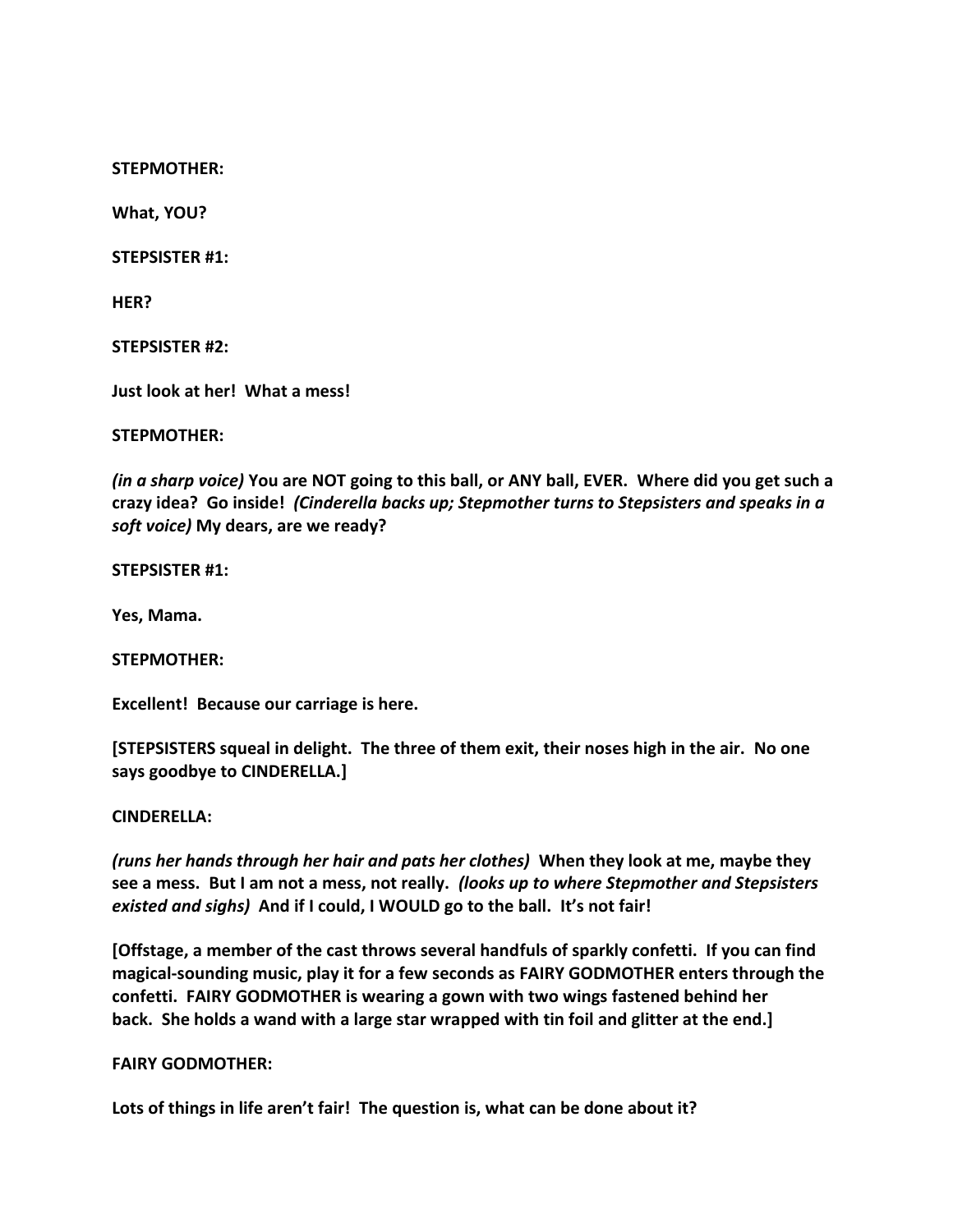**What do you mean? What I want is impossible.**

## **FAIRY GODMOTHER:**

*(tosses head)* **Oh, fiddle faddle! Am I your Fairy Godmother, or am I not?**

**CINDERELLA:**

**You … are?**

**FAIRY GODMOTHER:**

**Excuse me! Did I not just show up out of thin air?**

**CINDERELLA:**

**I suppose you did.**

**FAIRY GODMOTHER:**

**Then let me be the one to say what is possible or not!**

**CINDERELLA:**

*(to audience)* **Fair point***. (to Fairy Godmother)* **But how could I go to the ball? Look at me – I'm a mess!**

**FAIRY GODMOTHER:**

**I wouldn't say that, child. There, go stand by that bush.**

**[CINDERELLA moves to the bush.]**

**FAIRY GODMOTHER:**

**Now turn around.** 

**[FAIRY GODMOTHER raises her wand and gives it a shake. As she does this, members of the castoff-stage throw more sparkly confetti in front of CINDERELLA. Play the magical-sounding music. As the confetti continues to be thrown and the music plays, CINDERELLA quickly reaches down to the dress on the table behind the push and puts it on, as well as the tiara.]**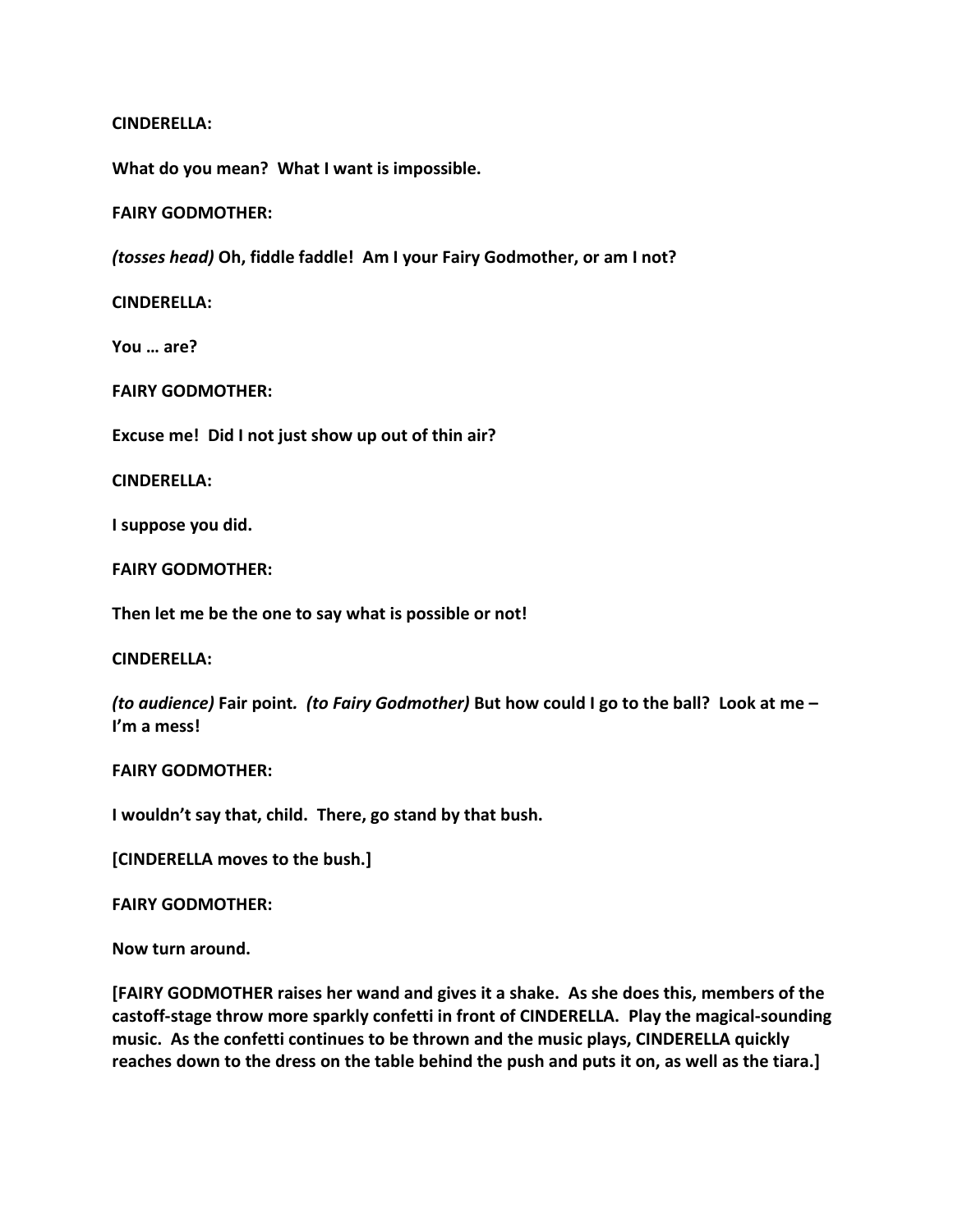*(amazed)* **This is wonderful!**

**FAIRY GODMOTHER:**

**Who said I was done?**

**[FAIRY GODMOTHER turns to face stage right. She raises her wand and as she does, cast members offstage throw more handfuls of sparkly confetti. Magical music plays. TWO WHITE HORSES, a DRIVER, a FOOTMAN and a CARRIAGE enter through the confetti. One WHITE HORSE is before the CARRIAGE is the other is behind it. CARRIAGE consists of a large painted cardboard cut-out of a carriage that's big enough to cover two cast members who carry it from behind. DRIVER steps up to CINDERELLA and bows.]**

#### **CINDERELLA:**

**I don't believe this!**

**FAIRY GODMOTHER:**

**Believe it. But there is one thing you must know.**

**CINDERELLA:**

**What's that?** 

**FAIRY GODMOTHER:**

**All of this lasts only to midnight. Tonight, at the stroke of midnight, everything will go back to the way it was before.**

**CINDERELLA:**

**Then I must leave the ball before midnight!**

**FAIRY GODMOTHER:**

**Good idea***. (steps back toward the stage right entrance.)* **My work here is done.**

**[As FAIRY GODMOTHER approaches the stage right entrance, cast members offstage throw more handfuls of sparkly confetti in the air. Magical music plays. FAIRY GODMOTHER exits through the confetti.]**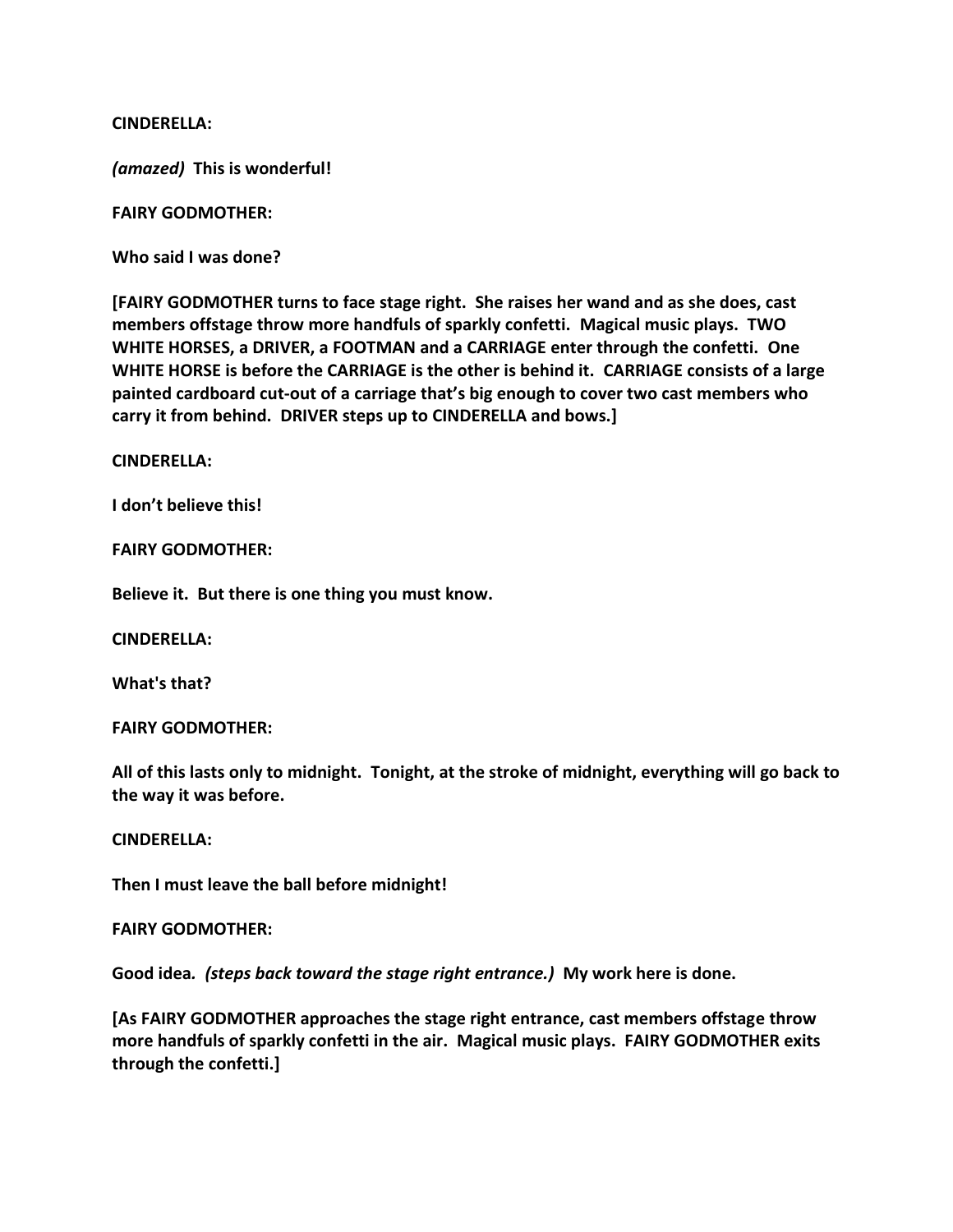**Did that even happen? (***touches the gown and tiara in her hair)*

**DRIVER:**

**Coming, Miss?**

**CINDERELLA:**

*(to audience)* **I suppose it did.**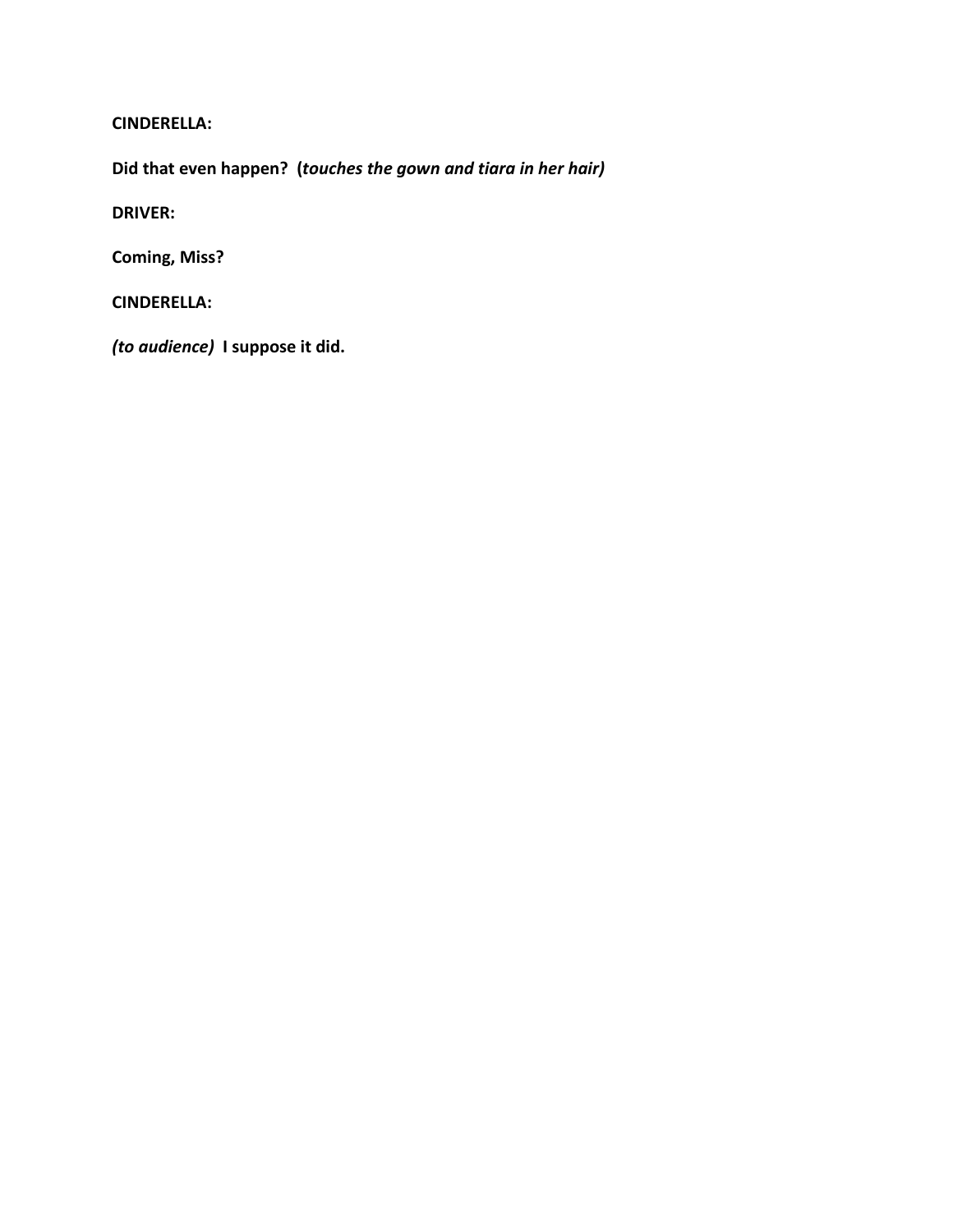# **Scene 4 – Ball room**

**[Stage set: An elaborately painted ball room. High windows with decorative trim, a large fireplace, columns throughout. On one edge of the stage, a high staircase. All actors onstage are dressed in elaborate costumes. Most are dancing and the two Stepsisters are in a corner, talking. Soft ballroom music playing.]**

**[PRINCE is pacing toward the front of the stage.]**

**PRINCE:**

*(to audience)* **I know what you're thinking. What am I complaining about? I'm a prince, right? Still, imagine if you were me. You'd be surprised how stuck a prince can feel. I'm supposed to dance with all these young women tonight and choose one of them to be my bride. For the rest of my life! So far, it's not going so well. Here, I'll show you.**

**[STEPSISTER #1 and STEPSISTER #2 are standing together at far stage left. PRINCE signals to STEPSISTER #1. She makes an elaborate "What? Me?" motion, claps excitedly, then rushes over to PRINCE.]**

**STEPSISTER #1:**

*(curtsies)* **Prince.**

**PRINCE:**

*(short bow)* **Young lady.**

**[Ballroom music starts up. PRINCE and STEPSISTER #1 start to dance to the center of the stage. After a few moments, they stop. Music should be lowered so it's still audible but you can hear the actors.]**

**STEPSISTER #1:**

**Oh Prince, just marry me. I'm obviously the only choice.**

**PRINCE: Oh?**

**STEPSISTER #1:**

**There's no one even close to me. Look at this***. (tosses head)* **Beauty, pizzazz, charm.**

**PRINCE:**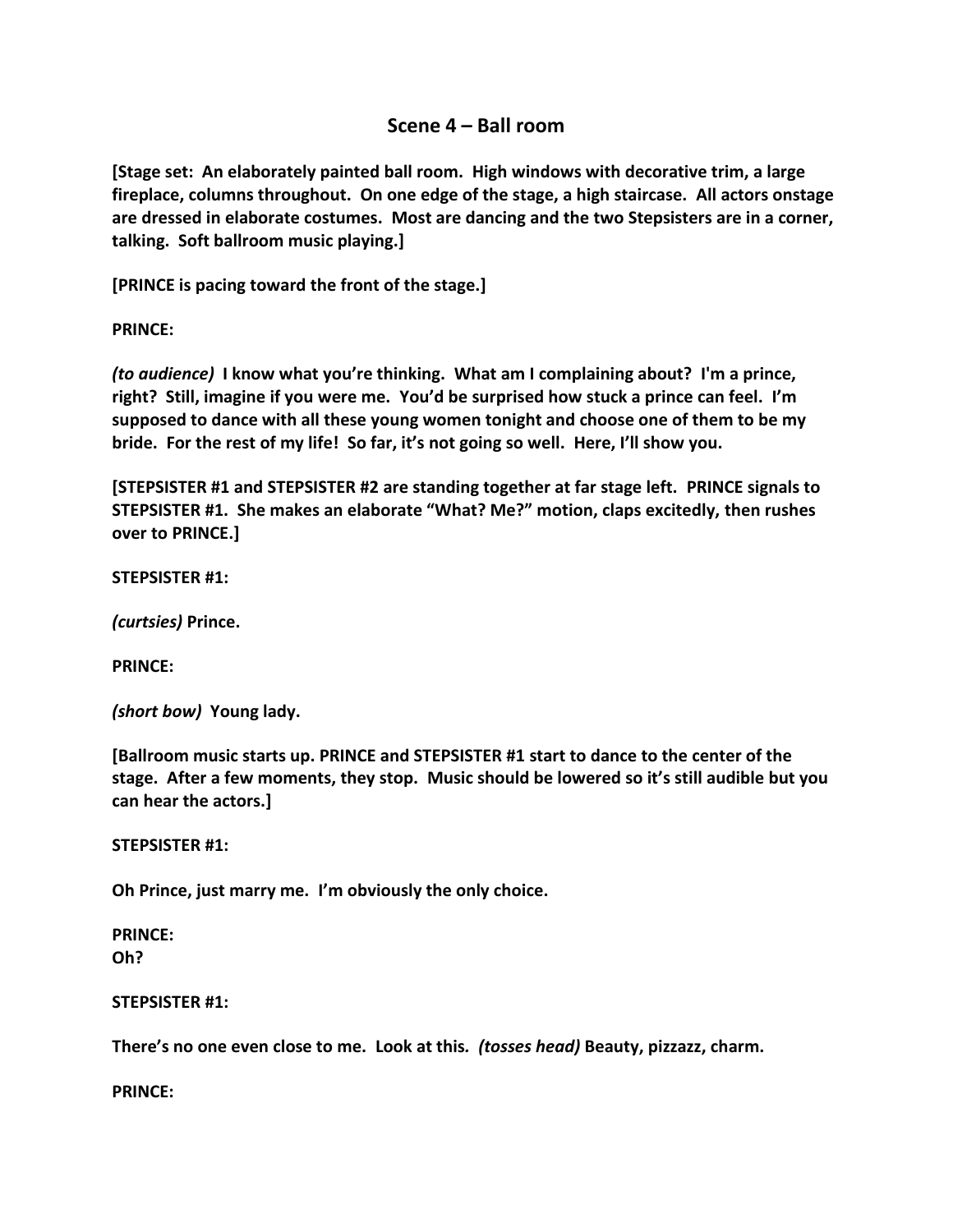**You don't say?**

**[Ballroom music stops.]**

**PRINCE:**

**Well, thank you for the dance.**

**STEPSISTER #1:**

**Oh! Well, sure.**

**[PRINCE motions to STEPSISTER #2. STEPSISTER #1 backs up to edge of stage. STEPSISTER #2 squeals with delight, comes up to the Prince and curtsies.]**

**PRINCE:**

**Young lady.**

**STEPSISTER #2:**

**Prince.**

**[Music starts up. They dance around the stage a couple of moments, then return to center stage. Music fades.]**

**STEPSISTER #2:**

**You don't want to choose HER** *(motions to STEPSISTER #1).*

**PRINCE:**

**Why not?**

**STEPSISTER #2:**

**Or any of these losers. You wouldn't want to be caught dead with any of them.**

**PRINCE:**

**I wouldn't?**

**STEPSISTER #2:** 

**Obviously! I'm the best choice here.**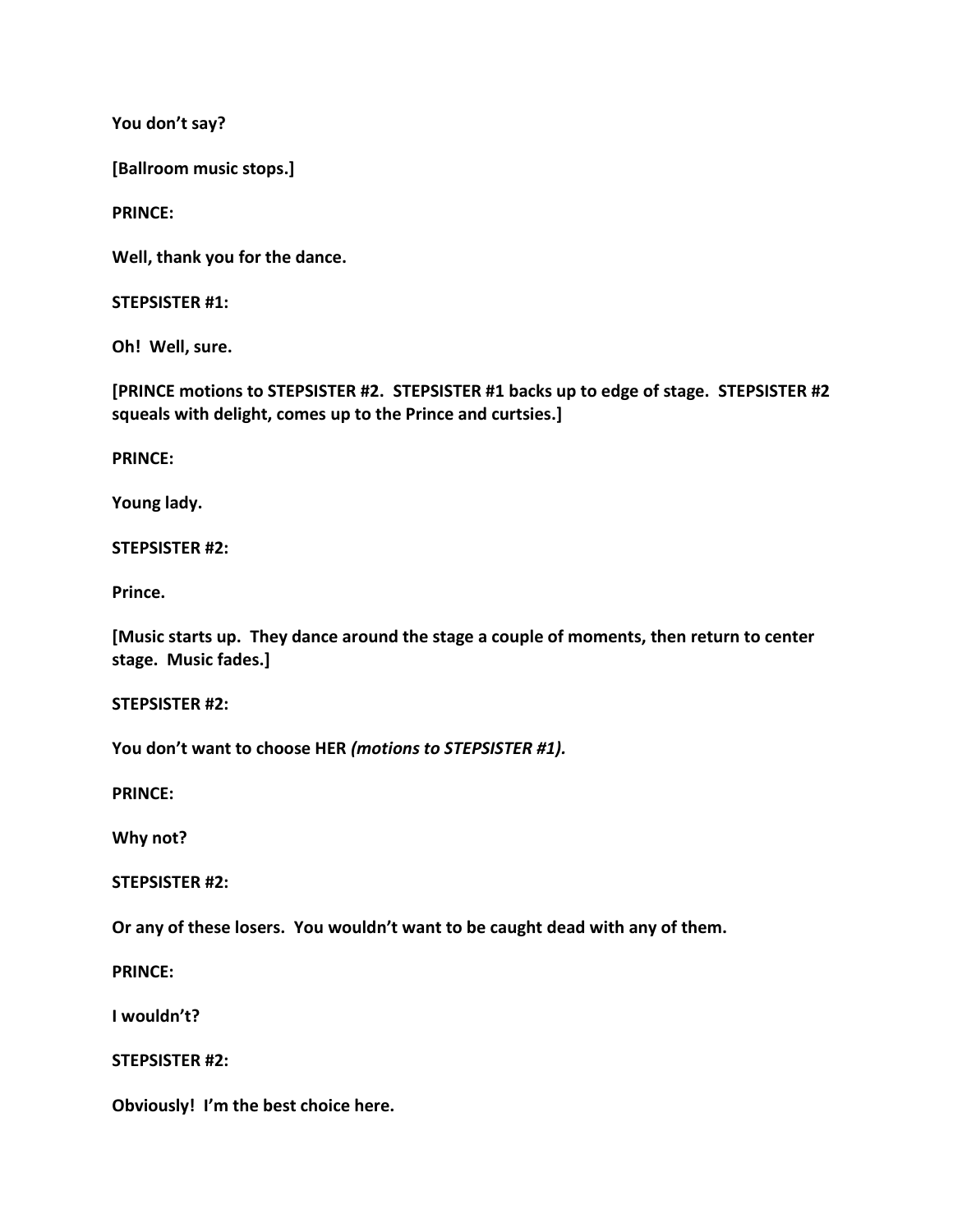**[Ballroom music stops. Prince bows. STEPSISTER #2 backs up to edge of stage near STEPSISTER #1.]**

**PRINCE:**

*(to audience)* **You see what I mean? Is it too much to find someone you can talk to?**

**[CINDERELLA enters by the painted staircase. She looks around, unsure what to do next. PRINCE notices her.]**

**PRINCE:**

**Wait a minute***. (approaches CINDERELLA)* **Young lady?**

**CINDERELLA:**

*(curtsies)* **Prince.**

**PRINCE:**

**Have we met before?**

**CINDERELLA:**

**I'm pleased to meet you now.**

**PRINCE:**

**Yet I feel as if I already know you. But that's impossible.**

**CINDERELLA:**

**Many things are possible, Your Highness, if you wish them to be true.**

**PRINCE:**

**Do you really believe that?**

**CINDERELLA:**

**I know it.**

**[Ballroom music starts up. PRINCE and CINDERELLA dance for a few moments and end up at center stage. Music fades.]**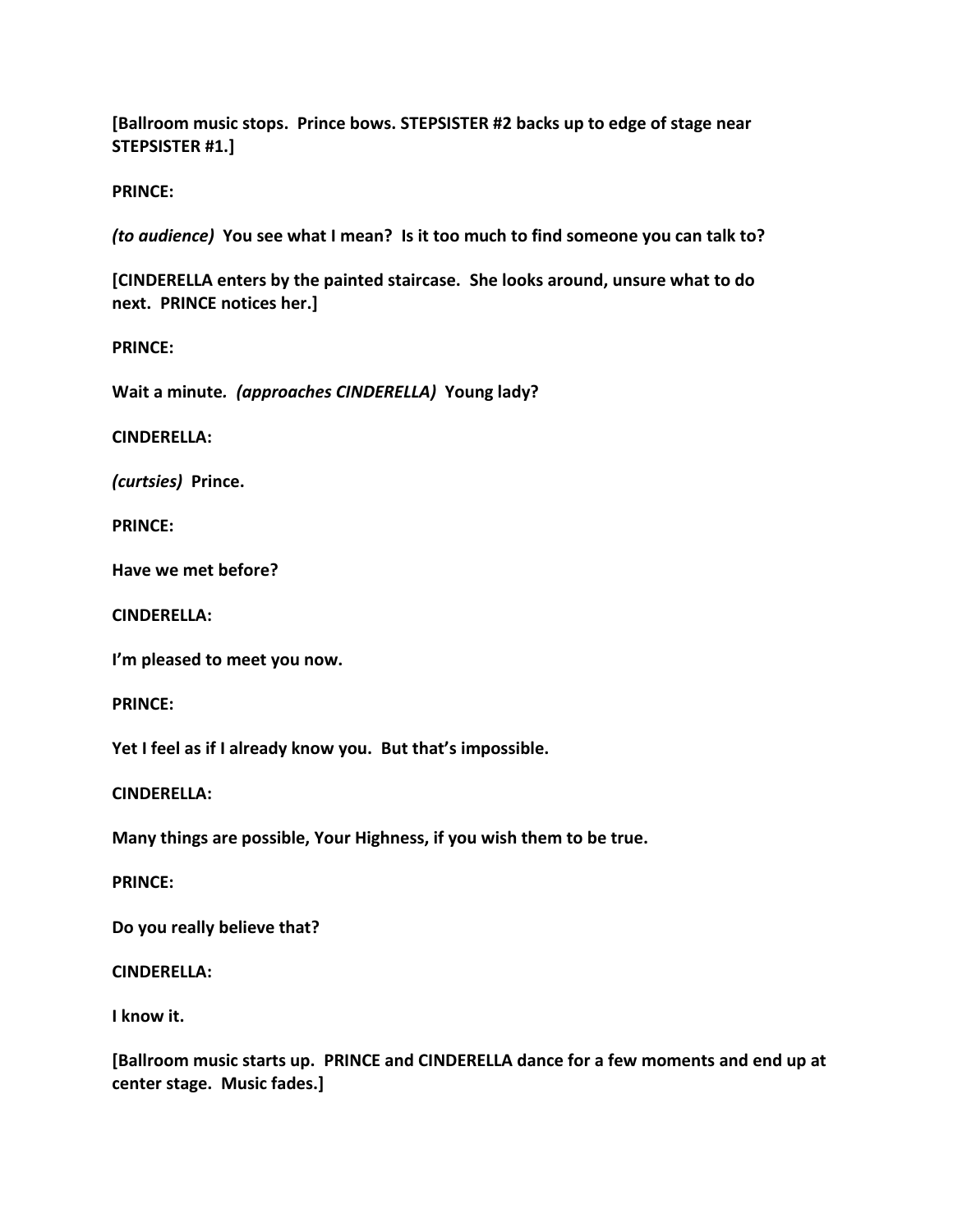**Tell me about yourself, Prince.**

**PRINCE:**

**What's there to know? I'm a prince.**

**CINDERELLA:**

**No, I mean about YOU. Yourself.**

**PRINCE:**

**Well! No one's asked me that before. And I'd like to learn more about you, too.**

**[Ballroom music goes up to regular volume. PRINCE and CINDERELLA dance around the stage a few moments. The music stops and they stop dancing. They pantomime talking and laughing. The music starts up and they start to dance again.]**

**STEPSISTER #1:**

**Will you look at that?**

**STEPSISTER #2:**

**He's just dancing with HER. Dance after dance. How rude!**

**STEPSISTER #1:**

**This prince has no manners at all!**

**STEPSISTER #2:**

**I wouldn't marry him if he begged me.**

**STEPSISTER #1:**

**Nor I!** 

**[Music stops. CLOCK enters, a large cardboard cutout of a clock set to midnight and held from behind by CLOCK-HOLDER.]**

**CLOCK-HOLDER:**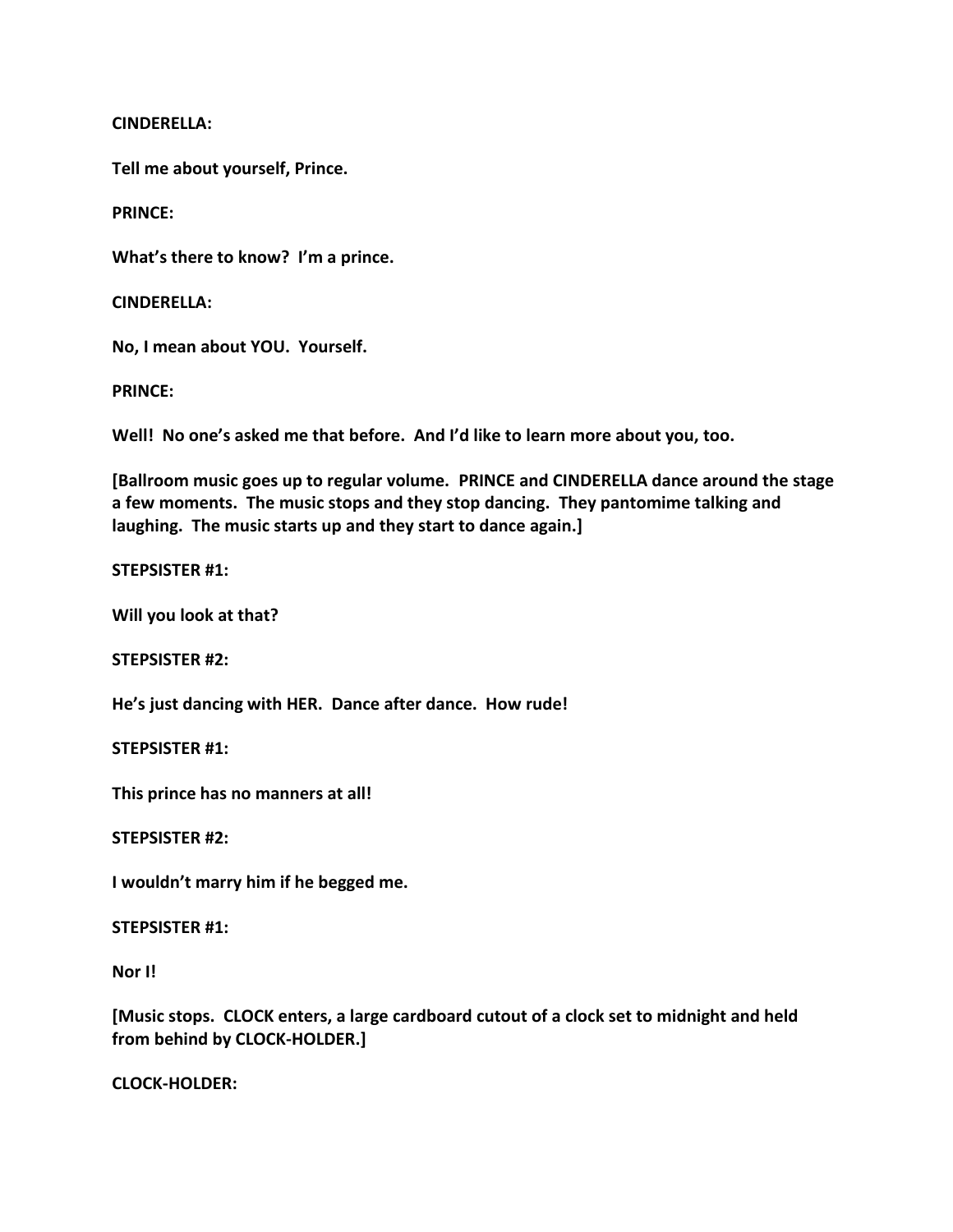# **Dong!**

**[CINDERELLA and PRINCE are still dancing.]**

**CINDERELLA:**

**Did you hear something?**

## **CLOCK-HOLDER:**

**Dong! Dong!**

**PRINCE:**

**What? All I hear is you.**

**CLOCK-HOLDER:**

**Dong!**

**CINDERELLA:**

*(notices Clock)* **It's almost midnight!**

**CLOCK-HOLDER:**

**Dong!**

**PRINCE: Why does it matter if it's midnight?**

**CLOCK-HOLDER:**

**Dong!**

**CINDERELLA:**

**I must go!**

**CLOCK-HOLDER:**

**Dong!**

**PRINCE:**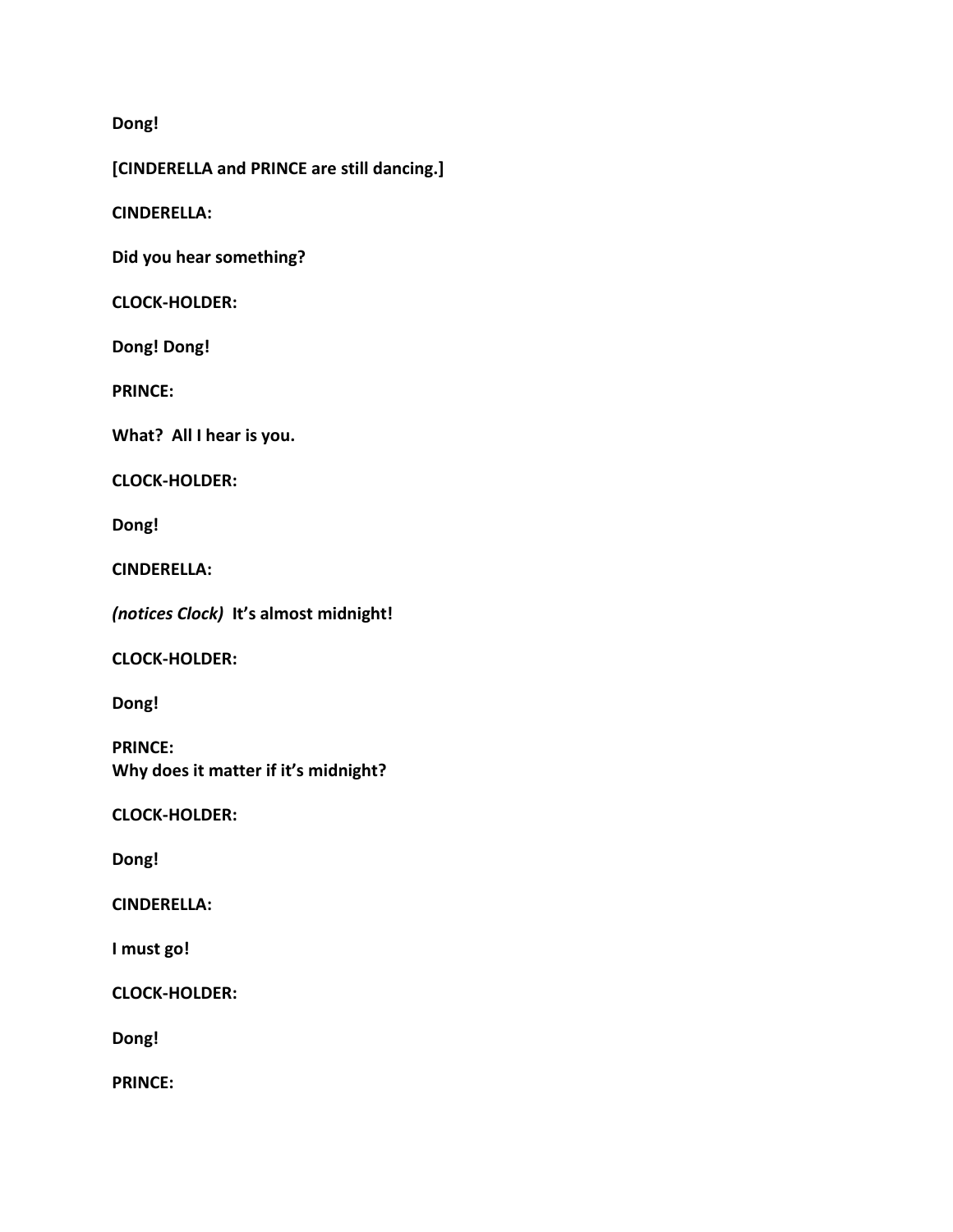**Why? You just got here!**

**CLOCK-HOLDER:**

**Dong!**

**CINDERELLA:**

**I must go – NOW!** *(turns and runs toward stairs)*

**CLOCK-HOLDER:**

**Dong!**

**CINDERELLA:**

*(to audience)* **There isn't much time!**

**CLOCK-HOLDER:**

**Dong!**

**PRINCE:**

**Time for what? Wait! I don't even know your name!**

**CLOCK-HOLDER:**

**Dong!**

**CINDERELLA:**

**Goodbye!**

**[CINDERELLA runs to the front of the painted staircase. She trips (whoever plays this part pretends to trip in a safe way). As she does so, a cast member off-stage throws a cardboard cutout of a glass slipper onstage. CINDERELLA exits in great haste.]**

**CLOCK-HOLDER:**

**Dong!**

**[PRINCE runs to the front of the painted staircase.]**

**PRINCE:**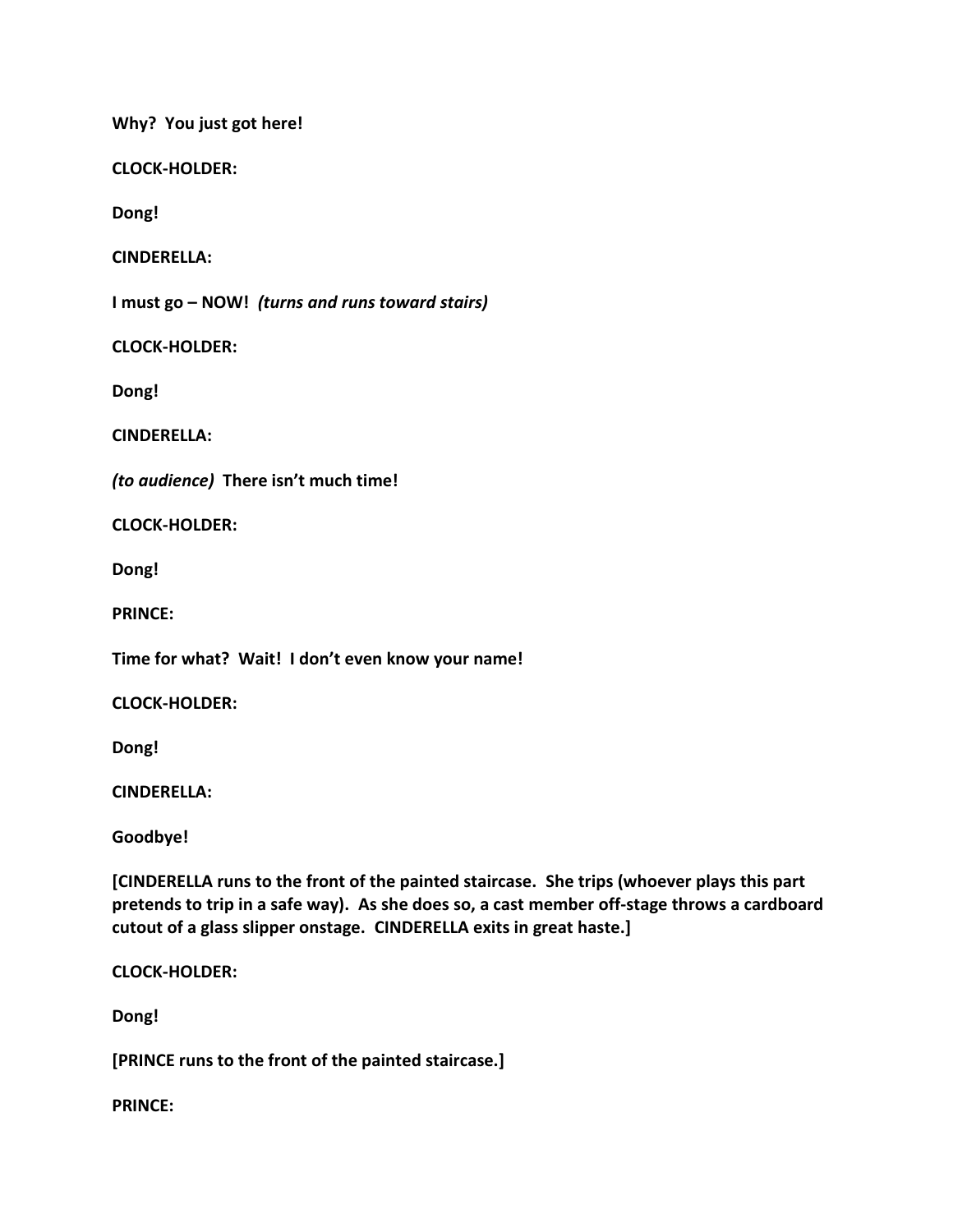**Come back!** *(goes up to the stage entrance and leans forward, looks around)* **I don't see her anywhere!** 

**[PRINCE looks all around. He doesn't see the glass slipper. Cast member from offstage reaches out with a broom and pushes the glass slipper in front of PRINCE. He finally notices it.]**

# **PRINCE:**

**What's this? She left behind this glass slipper?** *(to audience)* **I will find her!** *(holds one arm and index finger high in the air)* **With this glass slipper, no matter how long it takes, I will find her!**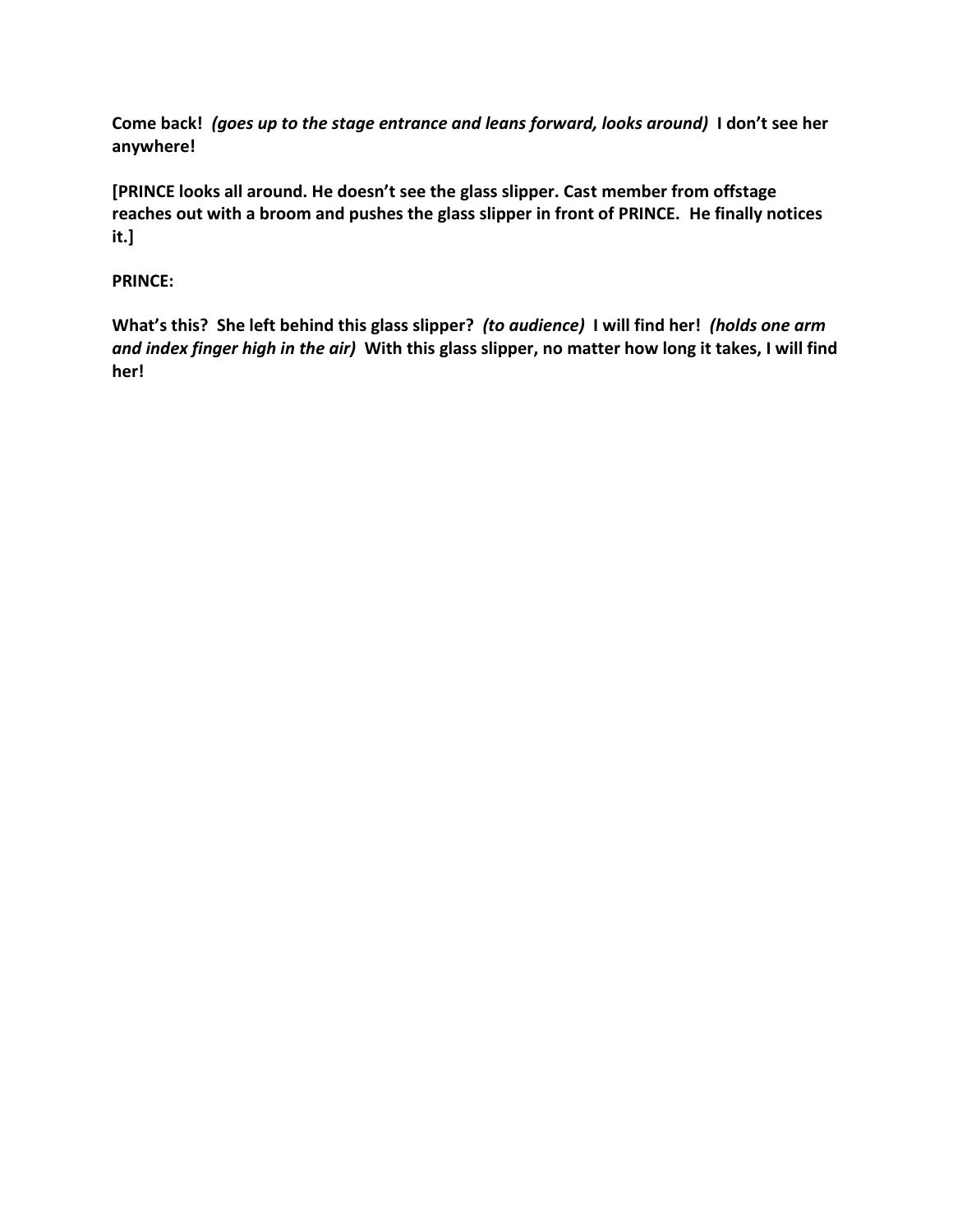# **Scene 5 – The Woods**

**[Stage set: The scene is between two characters, the PRINCE and his DRIVER, and it can be on edge of the stage. A couple of cardboard-cutout trees at the edge of the stage is enough to give a flavor for this scene.]**

**[PRINCE and DRIVER enter.]**

**PRINCE:**

**Another day. I don't know how many cottages we visited today.**

**DRIVER:**

**Twenty-three.**

**PRINCE:**

**That's what I thought. And I can't say how many days we've been searching.**

**DRIVER:**

**Forty-one.**

**PRINCE:**

**Just what I thought. Do you get the feeling we'll never find her, this young lady who I met at the ball, whose foot fits this glass slipper?** *(holds up the glass slipper)*

**DRIVER:**

**Your Highness, I–**

**PRINCE:**

**Say no more! We WILL carry on! Village by village, cottage by cottage, as long as it takes. We will find her!**

**DRIVER:**

**Just what I thought.**

**[PRINCE and DRIVER exit.]**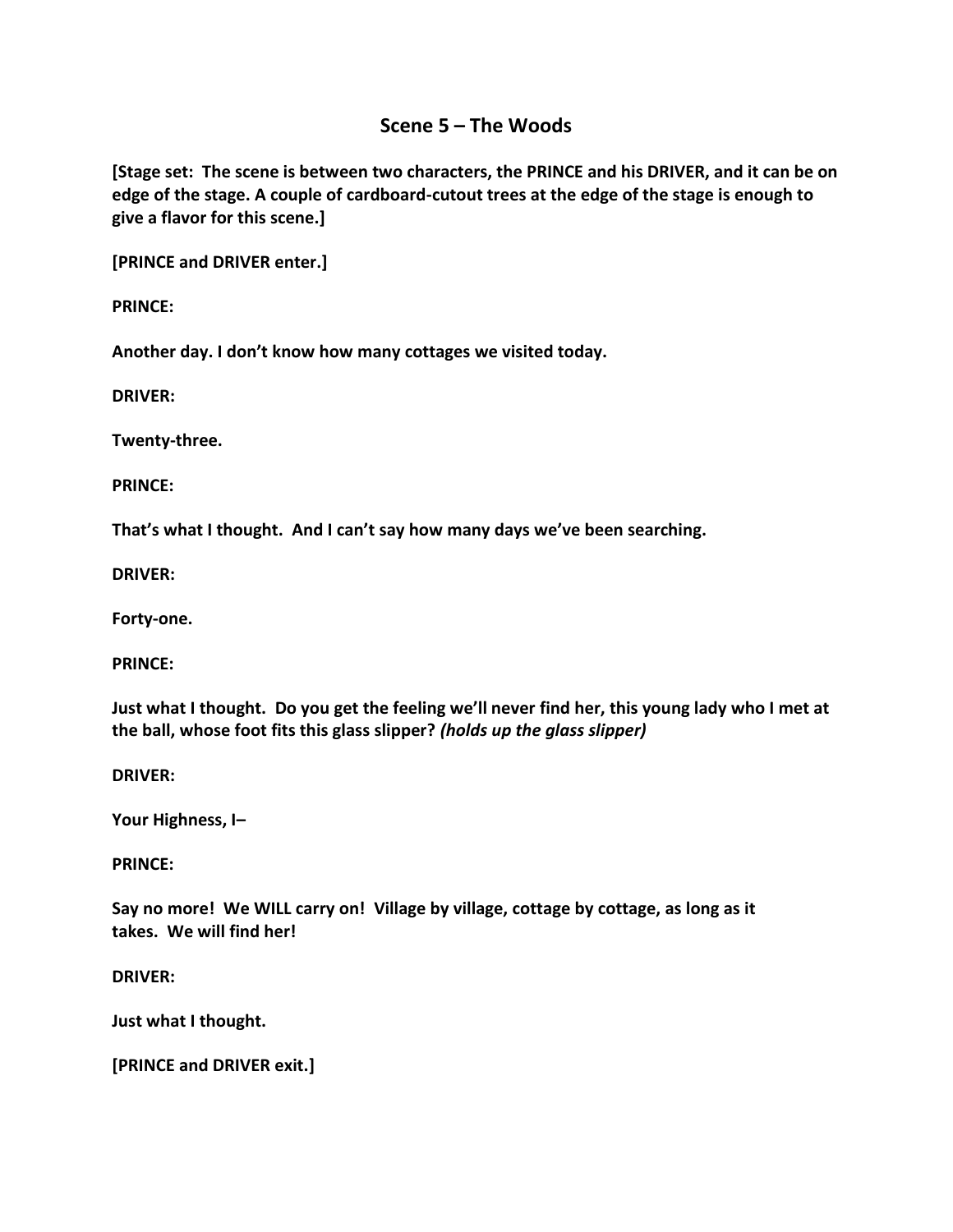# **Scene 6 – Cinderella's cottage**

**[Stage set: As in Scene 1. STEPSISTERS look outside the windows, one before each window. CINDERELLA looks on from edge of stage.]**

**STEPMOTHER:**

**Any sign of his carriage?**

**STEPSISTER #1:**

**Not yet, Mother.** 

**STEPSISTER #2:**

**I hope he doesn't skip us! He's supposed to be nearby.**

**STEPMOTHER:**

**Are you both ready? Come over here.**

**[STEPSISTERS line up for inspection. STEPMOTHER looks at each one in turn, her hair, dress, and so forth, all the while saying "Hmph!" "Good enough, I suppose," and "Very well, then."]**

**[Bugle sounds from off-stage.]**

**STEPSISTER #1:**

**He's coming to the door!**

**STEPSISTER #2:**

**Do I look all right?**

**STEPMOTHER:**

*(to Cinderella)* **Why are you standing there?**

**CINDERELLA:**

**I thought I'd get a glimpse of the prince.**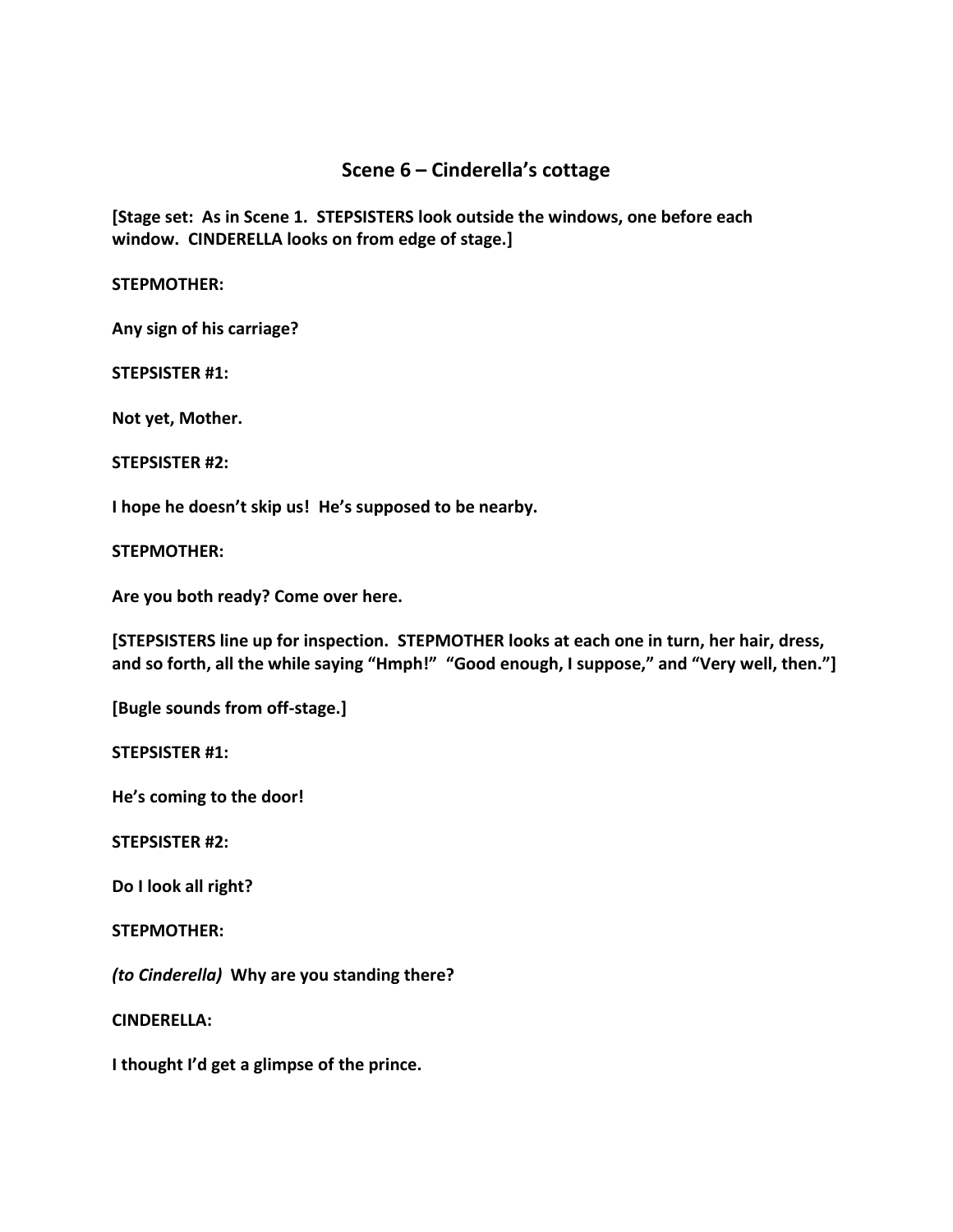#### **STEPMOTHER:**

**Think again! To the attic, Cinderella. I don't want to see or hear from you until I call for you to come out.** *(growls)* **Do you hear me?**

#### **CINDERELLA:**

**Heard, Stepmother.**

**[CINDERELLA goes to the far right edge of the stage, sits, and crosses her legs.]**

**[PRINCE enters.]**

**PRINCE:**

**Excuse me, Madam. I understand there are some young ladies in this house?**

**[STEPMOTHER gently pushes STEPSISTERS to in front of PRINCE.]**

**STEPMOTHER:**

**One of these two priceless young ladies is the bride you seek. You don't have to bother with that glass slipper. Just pick one of them.**

**PRINCE: Well, if you don't mind** *– (takes out the cardboard cutout of the glass slipper).*

*(to Stepsister #1)* **Would you like to have a seat?**

**STEPSISTER #1:**

**Would I!** *(sits at the table and stretches out her foot)*

**[STEPSISTER #1 groans and heaves as she tries to put her foot into the glass slipper. Finally, she gives up.]**

**STEPSISTER #1:**

**Ugh!!**

**STEPMOTHER:**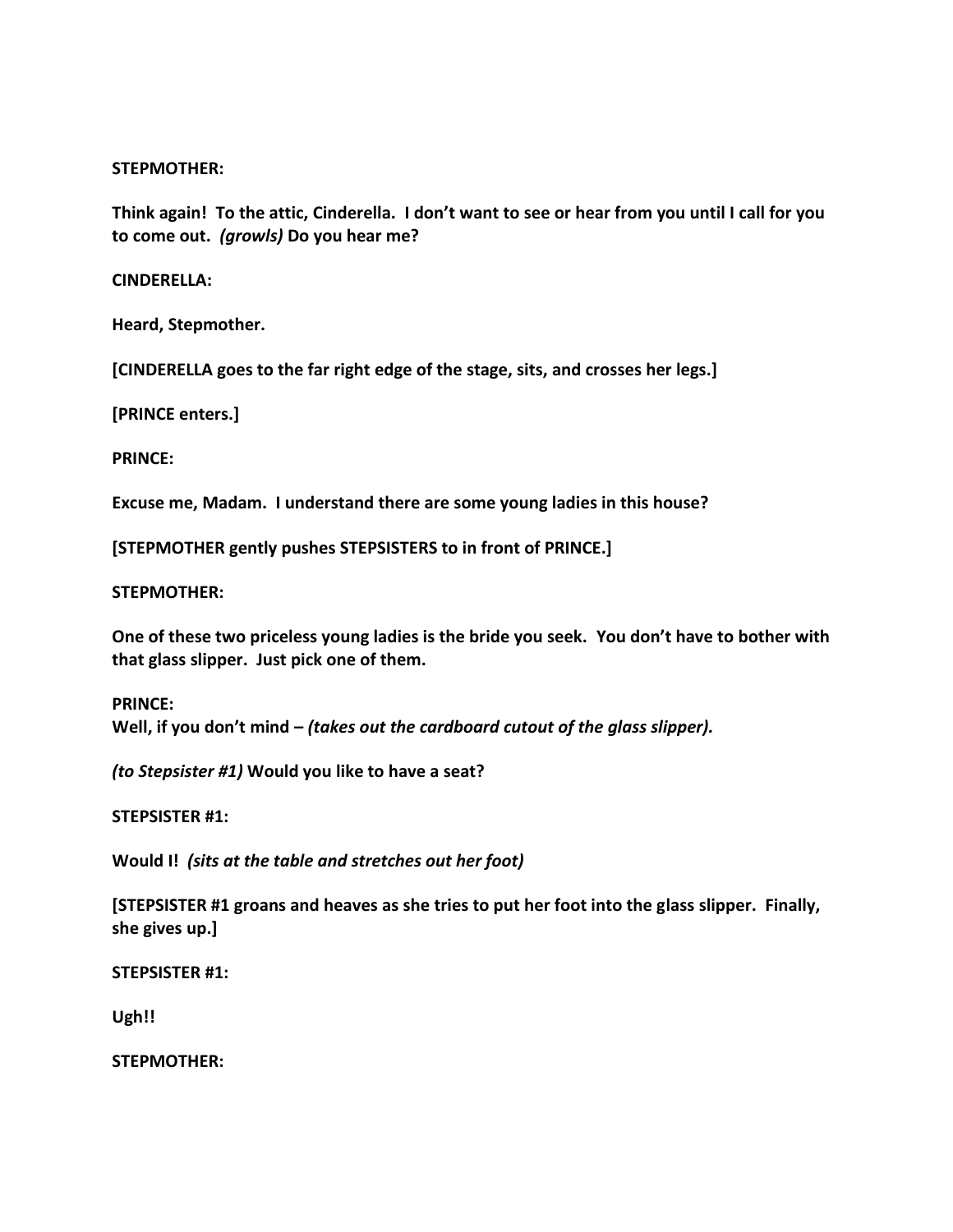**Step aside! Surely it will fit your sister.** *(to Stepsister #2, gripping both shoulders with her hands)* **You MUST fit into that glass slipper, no matter what it takes – do you hear me?** *(Stepsister #2 nods)*

**[STEPSISTER #1 gets up from the table and STEPSISTER #2 sits down. STEPSISTER #2 groans and heaves as she tries to get her foot inside the glass slipper. Finally she gives up too.]**

**PRINCE:**

*(sighs)* **Are there no other young ladies in this house?**

**STEPMOTHER:**

*(crosses arms in front of her)* **None.**

**PRINCE:**

**Then I must go.** *(turns to leave)*

**CINDERELLA:**

*(to audience)* **I told my Stepmother I HEARD her. I didn't say I'd DO it.**

**[CINDERELLA steps into the room.]**

**CINDERELLA:**

**Maybe there is one more.**

**PRINCE:**

*(to Stepmother)* **I thought you said there were no other young women here.**

**STEPMOTHER:**

*(hisses)* **None who matter.**

**PRINCE:**

*(to Cinderella)* **Come here.**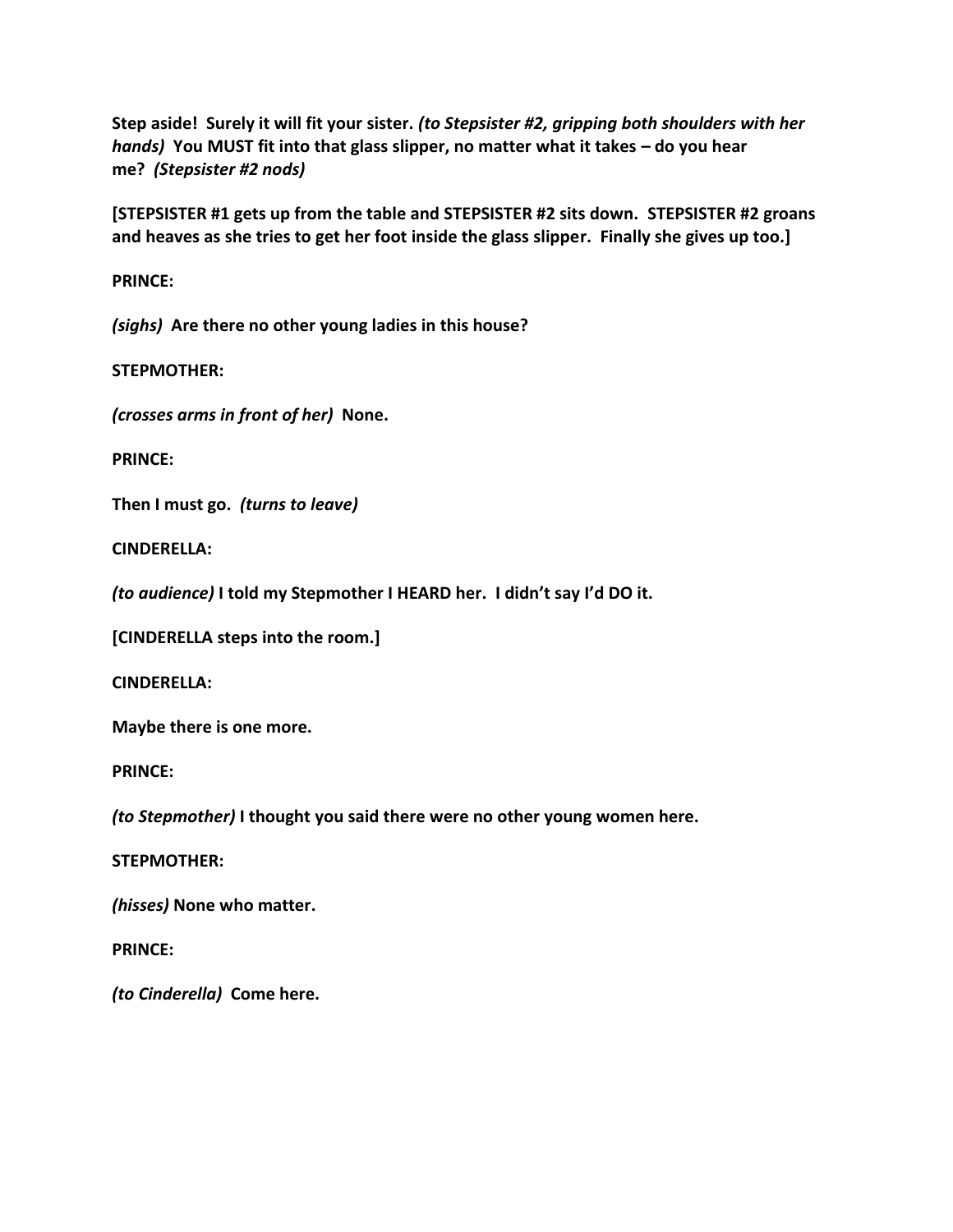**[PRINCE motions for Stepsister #2 to get up from the chair and for CINDERELLA to sit down. PRINCE gets down on one knee and with the cardboard cut-out of the glass slipper, tries it on her foot. It fits perfectly!]**

**PRINCE:**

**I knew it when you walked in! You're the one from the ball!**

**STEPSISTER #1:**

**WHAT?**

**STEPSISTER #2:**

**Not HER!**

**STEPMOTHER:**

**This cannot BE!**

**PRINCE:**

*(takes Cinderella's hands in his)* **I have found you!**

**CINDERELLA:**

**And I have found you!**

**PRINCE:**

**(***on one knee)* **This may seem quick, but I know what I know. Will you marry me?**

**CINDERELLA:**

**Gosh, is it okay to say "I think so"?**

**PRINCE:**

**But...!**

**CINDERELLA:**

**Hear me out, please. How about if we took a bit more time to get to know each other better?**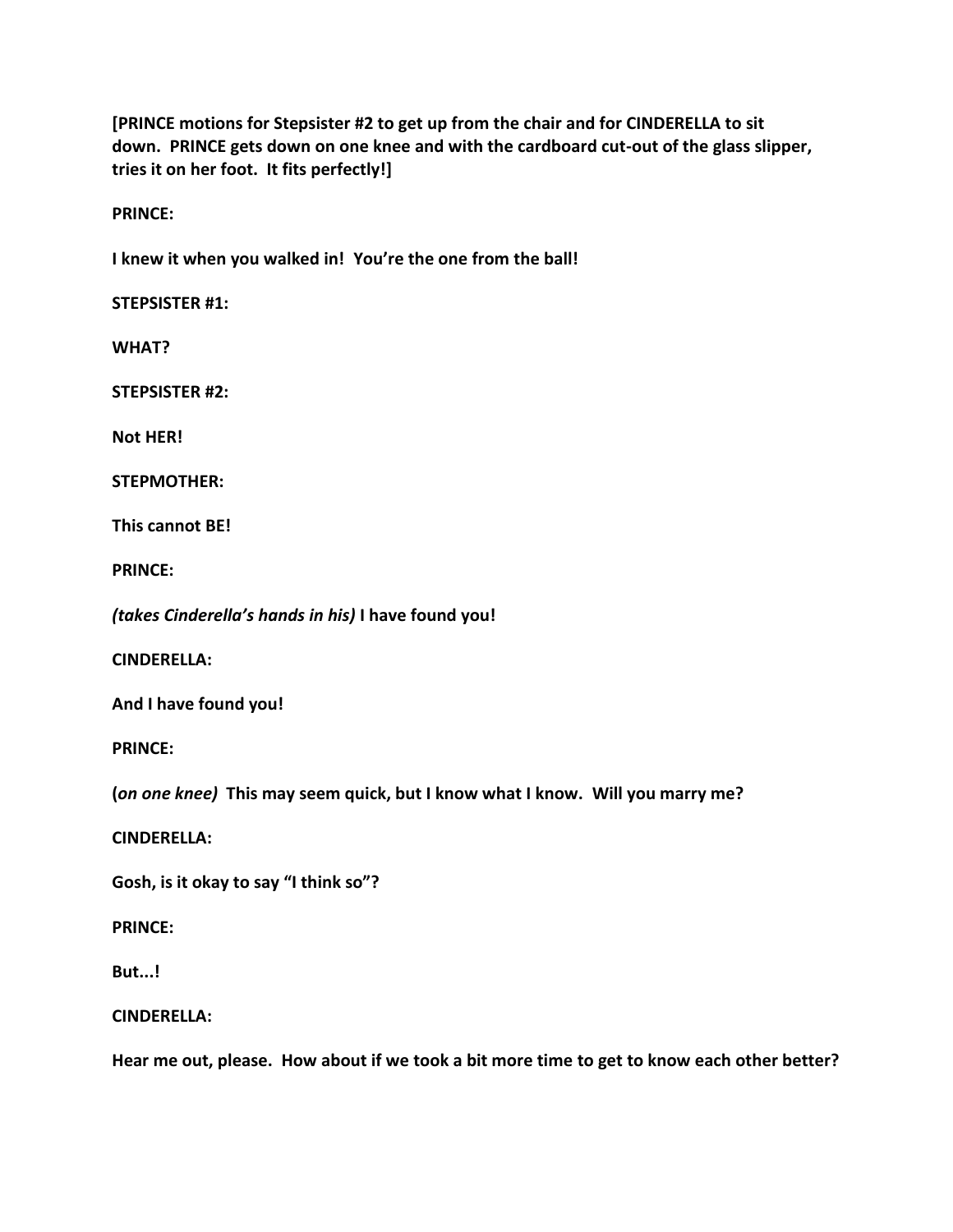## **PRINCE:**

*(stands & wipes his trousers)* **Of course! That's a much better idea. Say, there are lots of extra rooms at the palace. How about if you move in?** 

## **CINDERELLA:**

**That would be marvelous! Would there be work for me to do?** *(glances at Stepmother)* **Paid?**

## **PRINCE:**

**Plenty of work. Paid. We'll work it out.** *(takes her hand)*

## **CINDERELLA:**

**I know we will.**

## **STEPMOTHER:**

**Wait a minute, wait a minute. YOU were the mysterious young lady at the ball. And now you're moving into the royal palace?**

#### **CINDERELLA:**

**That's right. On both counts.**

#### **STEPMOTHER:**

**I'm not even going to ask where that gown at the ball came from.** *(in a silky sweet voice)* **But dear, you do know we're the ones who took care of you after your poor father passed on.**

#### **CINDERELLA:**

**Oh, I see! You're worried what I might do now because of how badly you've treated me.** *(motions to Stepsisters)* **And they have, too.**

#### **STEPMOTHER:**

*(nervously laughs)* **Why no! That's not the least bit on my mind! Why would you even say such a thing?**

#### **CINDERELLA:**